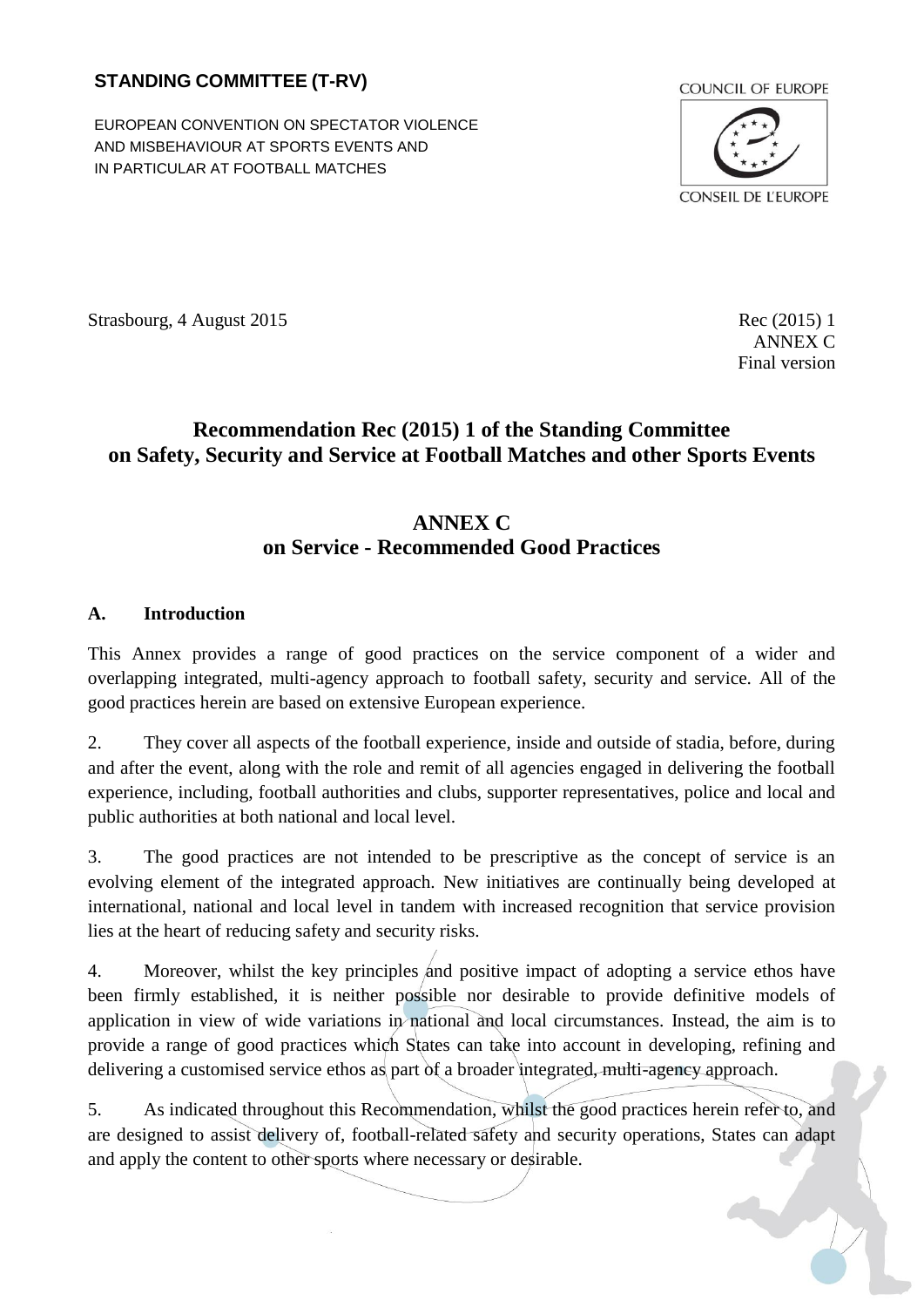### <span id="page-1-0"></span>**B. Integrated Multi-Agency Approach**

6. It must be also stressed at the outset that service-related good practices cannot be considered in isolation from the safety and security good practices contained elsewhere within this Recommendation. The aim throughout should be on developing and implementing an integrated, multi-agency approach to safety, security and service.

## <span id="page-1-1"></span>**C. Thematic Contents**

7. For ease of reference, the recommended good practices herein are presented under the following, inter-related, thematic headings:

| <b>Section</b>                                     | <b>Theme</b> | Page |
|----------------------------------------------------|--------------|------|
| A.                                                 |              |      |
| <b>B.</b>                                          |              |      |
| $\mathcal{C}$ .                                    |              |      |
| D.                                                 |              |      |
| Ε.                                                 |              |      |
| F.                                                 |              |      |
| G.                                                 |              |      |
| H.                                                 |              |      |
| I.                                                 |              |      |
| J.                                                 |              |      |
| K.                                                 |              |      |
| L.                                                 |              |      |
| M.                                                 |              |      |
| N.                                                 |              |      |
| O.                                                 |              |      |
| P.                                                 |              |      |
| Q.                                                 |              |      |
| R.                                                 |              |      |
| S.                                                 |              |      |
| T.                                                 |              |      |
| Appendix 1                                         |              | 13   |
|                                                    |              |      |
| Appendix 2                                         |              | 16   |
|                                                    |              |      |
| Appendix 3                                         |              | 18   |
| Appendix 4<br>21                                   |              |      |
| 21<br>Preventative Projects - Community Engagement |              |      |
| Appendix 5                                         |              | 23   |
| 23                                                 |              |      |
| Appendix 6                                         |              | 26   |
|                                                    |              | 26   |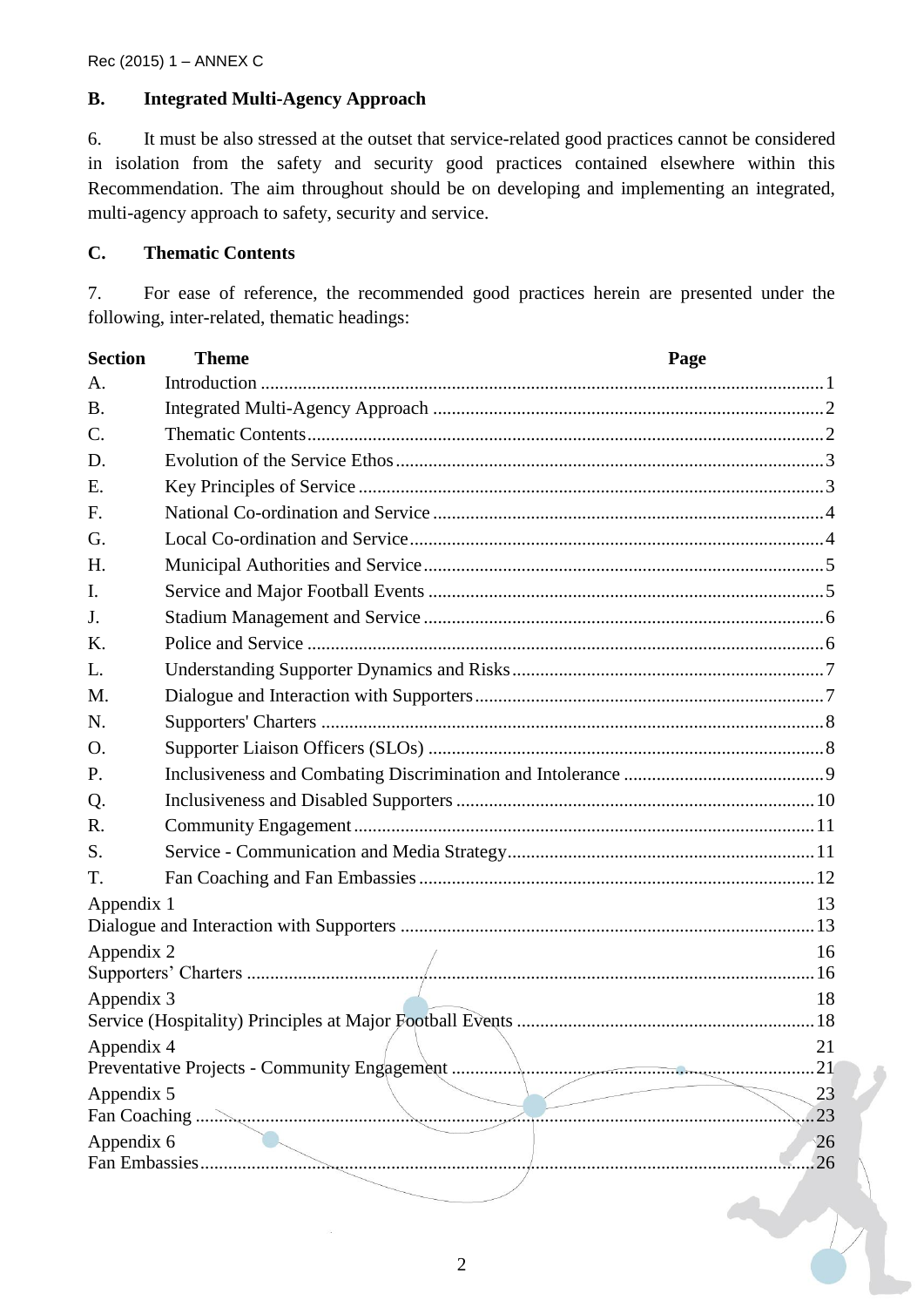### <span id="page-2-0"></span>**D. Evolution of the Service Ethos**

8. European co-operation, as reflected in the 1985 European Convention on Spectator Violence, and the associated work of the Standing Committee, was initially focused on security considerations. This reflected decades of high profile public order incidents. The remit of the Standing Committee was subsequently expanded to incorporate safety considerations following a number of major safety-related incidents. Widespread awareness of the positive impact that the adoption of a service ethos (or hospitality as it is sometimes known) can have on the football related experience, not least in terms of reducing safety and security risks, only fully emerged over the past decade.

9. Since the European Football Championships in 2004, service provision has played a major role in minimising the scale and impact of security incidents at a series of international tournaments and high profile Champions League and Europa League Finals. However, the extent to which the service concept is adopted for individual international and domestic football matches remains variable for a number of reasons. These include lingering perceptions that the ethos of service is supplementary, rather than integral, to multi-agency planning and delivery of football safety and security operations.

10. European experience evidences that this perception is often linked to an understandable but disproportionate emphasis which football crowd management operations (inside and outside of stadia) have long placed on security threats, and on risk fans, along with a lack of appreciation of the potential impact which service can have on reducing the actual level, and potential scale, of potential risks.

11. In addition to risk reduction, the good practices herein encompass a wide range of processes and initiatives designed to generate an inclusive and welcoming environment for supporters, provide reassurance to local communities, and otherwise help develop enhanced co-operation between public and private authorities responsible for managing the football experience.

#### <span id="page-2-1"></span>**E. Key Principles of Service**

12. The service concept centres on the key principles of effective communication and the adoption of measures designed to demonstrate a commitment to ensuring the safety, security and wellbeing of supporters inside and outside of stadia. However, the concept extends to initiatives that are longer term and wider in character, including community and other social projects designed to generate a sense of partnership between public and private agencies involved in football-related events and the wider community, including supporters.

13. However, service is not simply altruism on the part of public and private agencies, it also has a direct impact on the security and safety dynamic and cannot be considered in isolation.

14 In terms of security, European experience and academic research evidences that supporters react positively when made to feel welcome and valued. In short, supporters treated with respect are far more likely to respond in kind. This is especially the case when crowd management operations (inside and outside of stadia) are perceived to be appropriate and proportionate, rather than indiscriminate, in character. This hospitality (as it is often described) approach has been shown to encourage self-regulation of behaviour and assist in marginalising the influence of any individuals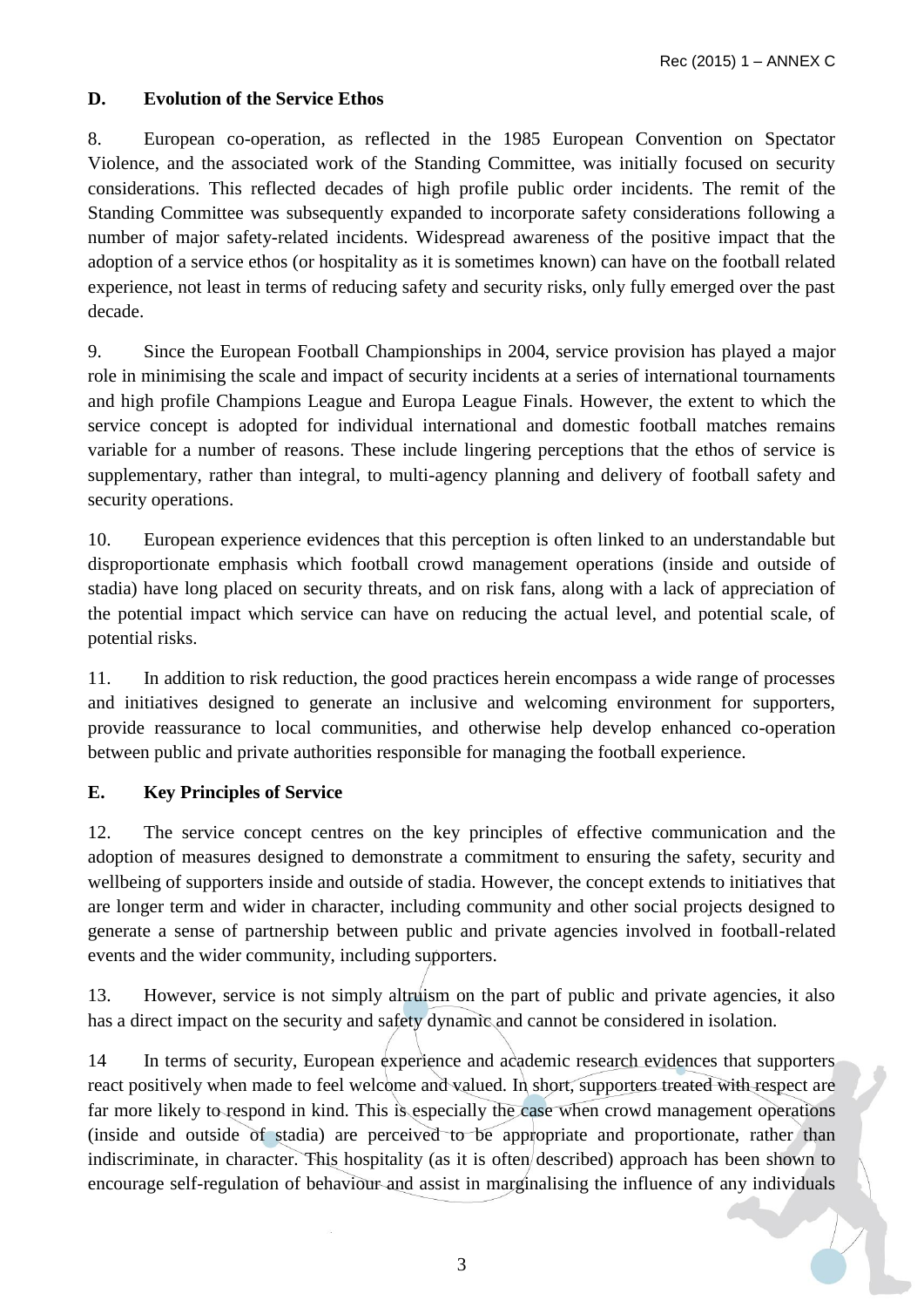or groups seeking confrontation and, as a consequence, help prevent the escalation of any minor incidents into significant public disorder. Moreover, there is also evidence that supporters categorised as risk fans are not necessarily pre-determined to act in a criminal and/or anti-social manner and are not immune from the positive impact of hospitality-focused operations.

15. In terms of stadium safety, the adoption of a service ethos can have a major impact on the perceptions and behaviour of supporters. The reality is that supporters may not consider themselves as customers, but they respond positively when treated as such. Clean and well maintained toilets, refreshment outlets and other facilities, along with polite and respectful stewarding operations, all help to generate a welcoming environment in which supporters are more likely to comply with safety instructions and manage their own behaviour and that of their peers. Service also makes good business sense as it will encourage spectators to return and bring their friends and families. But, ultimately, the application of a service ethos is integral to minimising safety risks. For example:

- long queues cause irritation and impatience;
- poor confiscation and deposit policies show disrespect:
- dirty facilities invite sloppy behaviour;
- fences make fans feel caged and influence their behaviour towards rival supporters and stadium personnel;
- poor viewing causes excessive crowd movements and/or standing in seated areas.

16. Service is neither a soft option nor an alternative to tackling misbehaviour or excluding troublemakers. It is complementary to effective crowd management (inside and outside of stadia) and to implementation of an effective exclusion strategy. In isolation, a service-orientated environment will not necessarily make the football experience more welcoming, especially if the atmosphere is perceived as intimidating and unsafe because of the behaviour of some supporters. That is why the integrated approach to safety, security and service is so important and why each component should be pursued in a holistic manner.

## <span id="page-3-0"></span>**F. National Co-ordination and Service**

17. The important role of Government in overseeing an integrated, multi-agency approach to safety, security and service is highlighted throughout this Recommendation. Government-led, national co-ordinating arrangements are crucial in terms of ensuring that all facets of an integrated strategy are applied in a comprehensive and consistent manner by all of the agencies involved in managing the football experience. This includes encouraging all agencies to adopt a service-focused approach to their operations.

18. National co-ordination is also important in terms of encouraging private and public agencies to engage in preventative and community-wide initiatives at both national and local level.

## <span id="page-3-1"></span>**G. Local Co-ordination and Service**

19. Co-ordination of local, multi-agency arrangements is particularly important in respect of the provision of a range of services in cities and towns hosting football matches and tournaments, including crucial logistical considerations impacting on the event dynamic, such as public transportation, hospitality related activities, information channels. Local co-ordination is also essential in respect of crisis planning for emergency scenarios (inside and outside of stadia).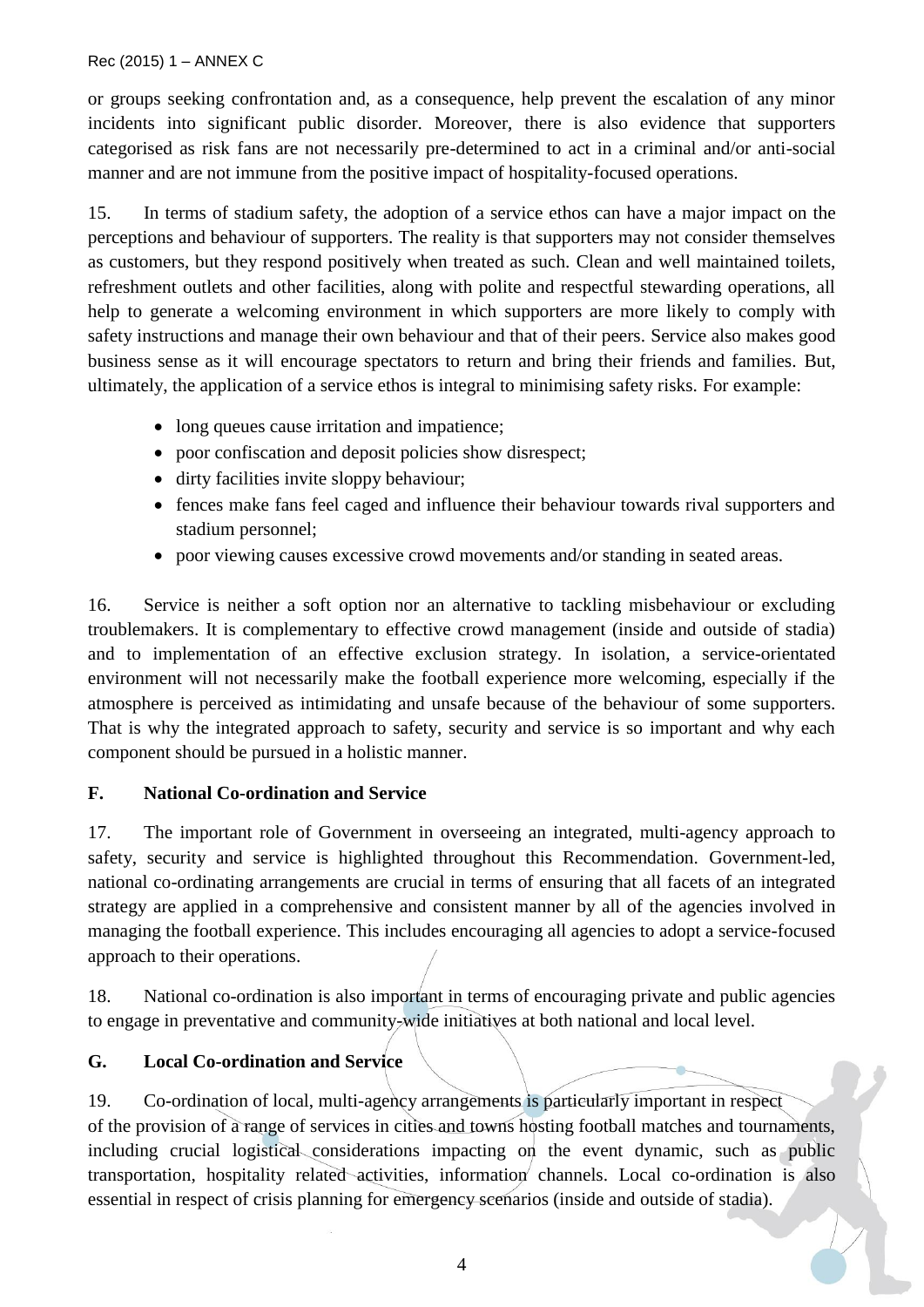20. The aim throughout should be on making public spaces safe, secure and welcoming for spectators and local communities alike before, during and after football matches. In practice, this requires public, private and other agencies to work together in preparing appropriate and proportionate preventative measures designed to enhance the football experience for supporters whilst minimising disruption to local communities and businesses (especially those located in the vicinity of football stadia and in locations where supporters are likely to gather before and after matches).

21. Local co-ordination is also crucial in respect of ensuring that supporters and the wider community are consulted about, and kept informed of, crowd management strategies in public and private spaces (including in and around football stadia) and in promoting engagement with, and providing reassurance to, local communities and resident and visiting supporters.

22. Local co-ordination can also provide a catalyst for identifying and overseeing delivery of football-related community and wider social preventative projects and in promoting the active engagement of local football clubs and partner agencies within local communities. Such initiatives are not simply about demonstrating a service ethos towards the wider community but are also based on self-interest in terms of: developing close links with the resident communities; enlarging the pool of potential supporters; helping to promote inclusiveness; and preventing a range of anti-social and criminal behaviour which may have a negative impact on the football experience.

## <span id="page-4-0"></span>**H. Municipal Authorities and Service**

23. Municipal and regional authorities are best placed to organise and oversee co-ordination of local multi-agency preparations for football events, whether as regulators, co-ordinators of safety or security measures, owners of football stadia, employers of the staff running those facilities, or initiators of preventative social and educational measures.

24. The pivotal role played by municipal authorities is most evident in respect of hosting major football matches or tournaments but also extends to one-off football events. At most football events played across Europe, the vast majority of supporters will be resident in the city or town in which the match is played. There is a direct link, therefore, between match planning by municipal authorities and community projects designed to promote social inclusion in the host city (See Section R below).

25. The important role of municipal authorities in promoting dialogue and a service ethos as part of a wider safety and security remit is pursued further within Annex A (Safety - Recommended Good Practices).

## <span id="page-4-1"></span>**I. Service and Major Football Events**

26. The importance of providing a service-orientated approach applies to all football matches, irrespective of the status of the match or size of the crowd. However, it is especially important when hosting high profile matches or tournaments, not least because of the number of visiting supporters and, for a tournament, the diversity of their character and culture.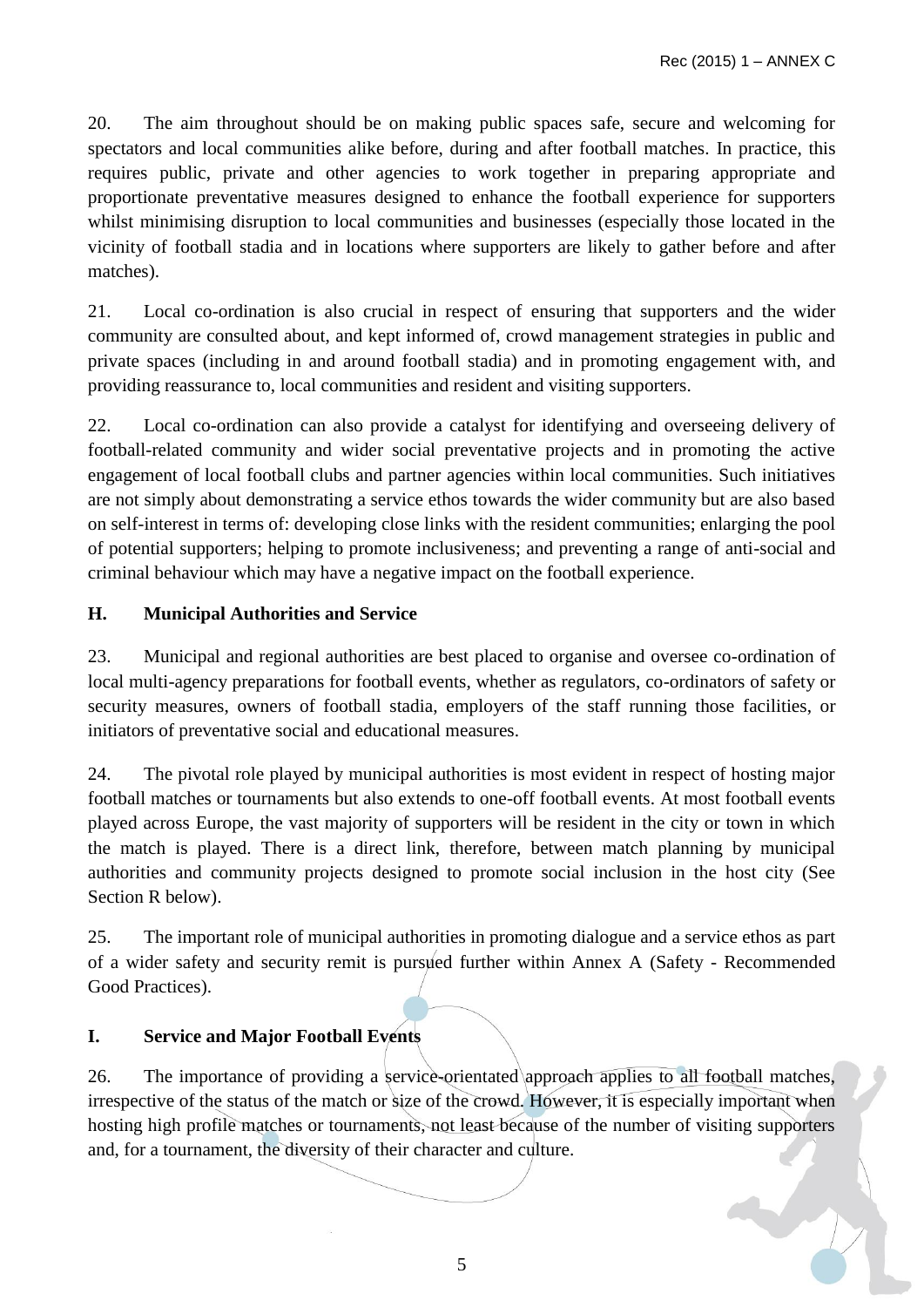27. Guidance on a range of service or "hospitality" principles and measures that have proven to be effective at tournaments, and which can be customised and adopted in respect of one-off domestic and international football events, is provided at Appendix 3.

### <span id="page-5-0"></span>**J. Stadium Management and Service**

28. As stressed throughout, service is integral to in-stadia safety and security operations. European experience demonstrates that providing an environment in which spectators feel valued will facilitate:

- respect for stadium facilities;
- recognition that stewarding and other crowd management arrangements are appropriate and designed to protect spectator health and safety;
- high levels of compliance with stewarding instructions;
- widespread self-regulation; and
- reduced tolerance of violent, discriminatory and other anti-social behaviour.

29. In view of the direct connection between in-stadia safety and service*,* this theme is pursued in greater depth within Annex A (Safety - Recommended Good Practices).

## <span id="page-5-1"></span>**K. Police and Service**

30. Although the profile and activities of the police in connection with football is sometimes perceived as being purely focused on public order and preventing and responding to criminality, policing agencies also have a wide range of safety responsibilities, notably in respect of protecting life and property. Supporters (even those who misbehave) and the wider community alike expect the police to respond effectively if they perceive their safety to be at risk. On a daily basis policing agencies are expected to deliver to the community a range of service-focused functions both as a matter of routine and in emergencies.

31. However, European experience evidences that the police do not always apply this essentially service ethos to policing football operations and can be reluctant to play a proactive role in generating a reassuring and welcoming environment especially but not exclusively outside of stadia.

32. This is not surprising as decades of having to deal with relatively high levels of misbehaviour by what is usually a small minority of supporters can distort perceptions of the policing role at football matches, both among policing personnel and supporters alike. As a consequence, the distinction between proactive and service-focused crowd management and reactive and repressive public order operations can sometimes become blurred.

33. Clearly the police have to pre-plan for dealing with any public disorder and be ready and able to respond to misbehaviour in a timely and proportionate manner. However, European experience and academic research in the field of crowd dynamics, demonstrates that this is best achieved through intelligence gathering, dynamic risk assessment, graded deployment and early but targeted intervention. At every stage, effective communication with supporters can be the key to preventing minor tensions and incidents escalating into significant public disorder.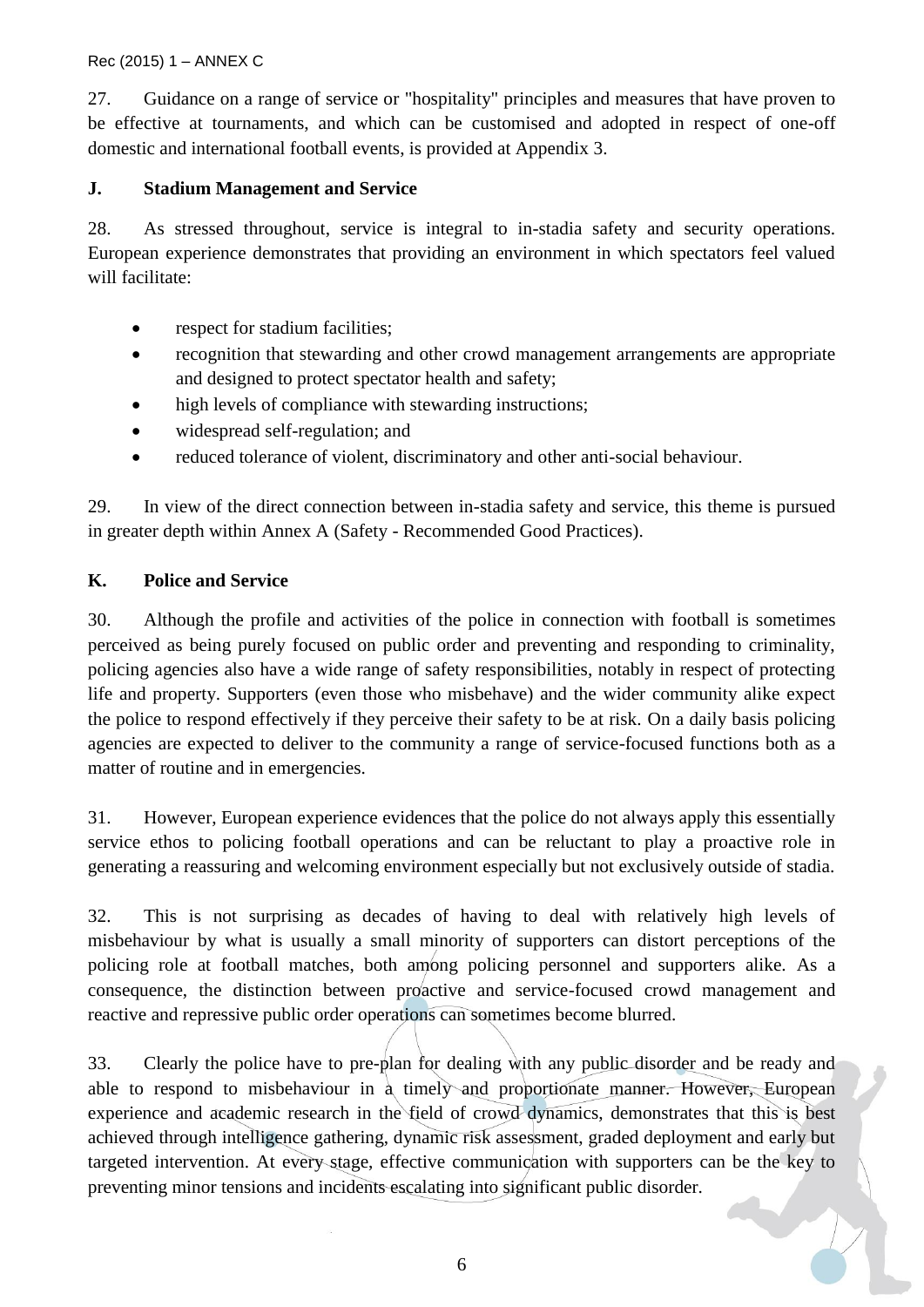34. Experience also evidences that dialogue with supporters lies at the heart of the service approach and is integral to policing football operations generally. This important theme is pursued in more depth within Annex B (Security - Recommended Good Practices).

### <span id="page-6-0"></span>**L. Understanding Supporter Dynamics and Risks**

35. The importance of understanding supporter dynamics and associated risks when designing and delivering effective and proportionate policing football operations is stressed in Annex B. However, European experience demonstrates that it is also a pre-requisite to effective national and local co-ordination, the design of enabling legislative, regulatory and administrative frameworks, and in determining the character and content of an integrated strategy, including service provision.

36. The reality is that no matter how well-intentioned, the impact of logistical and other services designed to make supporters feel welcome and appreciated, can be undermined if they are based on superficial analysis and stereotyping of supporter behaviour and culture.

#### <span id="page-6-1"></span>**M. Dialogue and Interaction with Supporters**

37. European experience also demonstrates the value of pro-actively engaging with supporters, both during operational activity and on a regular structured basis. This process is often labelled as "dialogue".

38. In essence, effective communication lies at the heart of the service concept and is stressed throughout this Recommendation. Appendix 1 provides detailed theoretical and practical guidance on the principles and mechanics associated with developing and implementing an effective supporter dialogue strategy. It incorporates guidance on the following themes:

- ensuring an open and transparent dialogue between supporters, clubs, police and authorities on a short-term (match preparation) and long-term basis (problem solving);
- creating opportunities for discussion;
- setting-up a thorough engagement with representatives of supporter groups, supporter focused initiatives and experts in supporter dynamics;
- fostering good behaviour; and
- ensuring that the principle of fairness and respect in dealing with supporters is practiced.

39. Good practices on various applications of dialogue in respect of safety measures, inside and outside of stadia, and in respect of policing football operations are also provided in Annex A (Safety) and Annex B (Security) respectively.

40. A supporters' perspective on the importance of dialogue and other issues covered within this Annex can be obtained from Football Supporters Europe (FSE), an independent, grassroots network of football fans in Europe [\(http://fanseurope.org](http://fanseurope.org/)**).**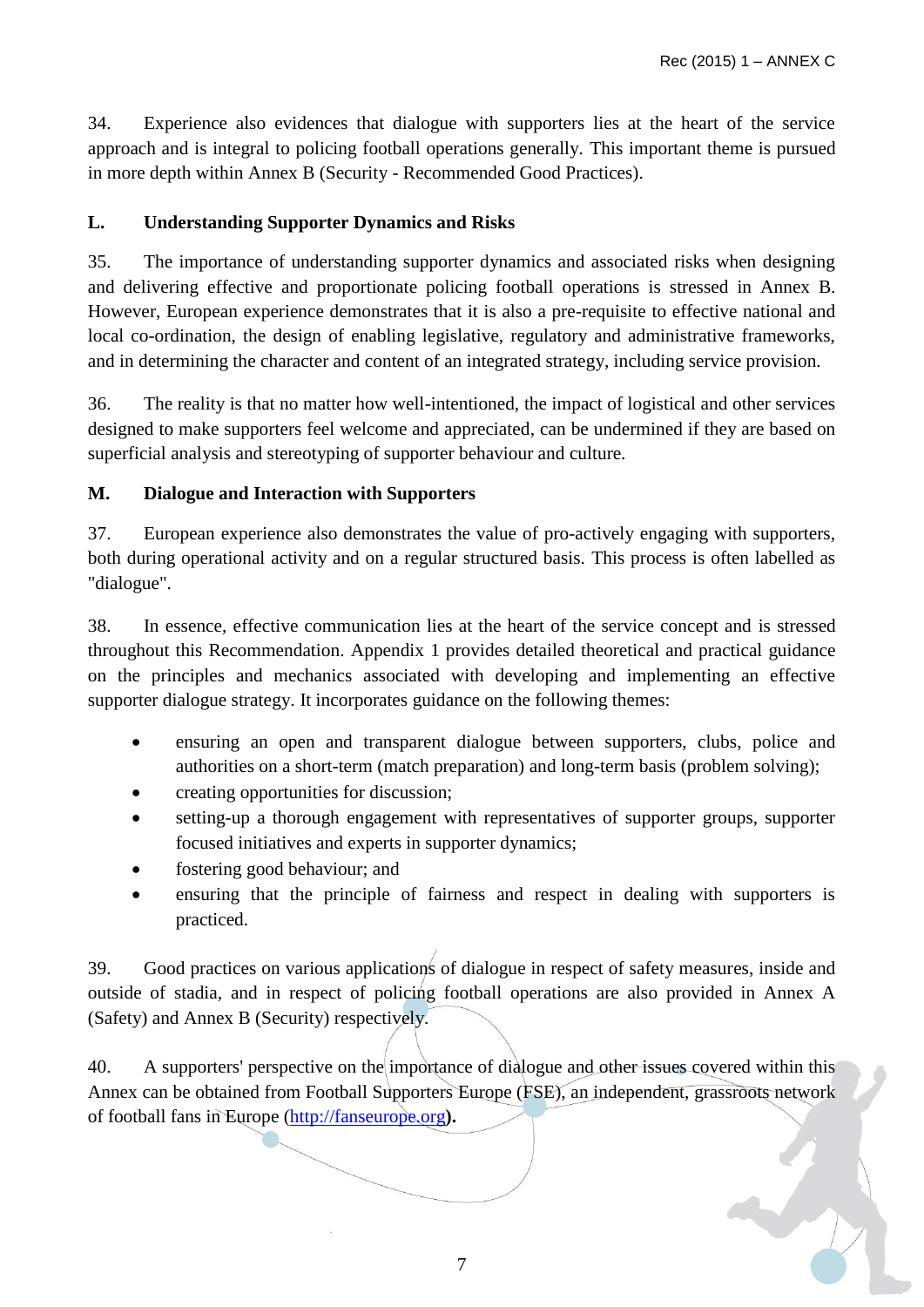#### <span id="page-7-0"></span>**N. Supporters' Charters**

41. Increasing recognition of the need for the interests of supporters to be taken into consideration in the overall policy of football clubs has prompted the development of supporters' charters. The charters are an agreement between the football club and the supporters covering a wide range of issues that impact on the supporters' match day experience, including:

- merchandising;
- combating racism and violence;
- transparent, uniform, fair and socially inclusive ticketing system;
- supporters' activities to create a positive atmosphere in the stadium;
- consumption of drinks and snacks in and around the stadium;
- supporters with disabilities.

42. Appendix 2 provides an outline of guidance and good practice in respect of Supporters' Charters. Further information can be obtained from UEFA, Supporters Direct (SD) (http://www.supporters-direct.coop) and the FSE (Football Supporters Europe) Handbook on Supporters' Charters, the contents of which have been endorsed by UEFA and other partner agencies.

#### <span id="page-7-1"></span>**O. Supporter Liaison Officers (SLOs)**

43. European experience evidences the mutual benefits to be derived from effective communication between football clubs and their supporters. One tangible outcome of that experience centres on UEFA (following close liaison with Supporters Direct) formalising the concept in UEFA club licensing arrangements which oblige all football clubs competing in UEFA competitions to appoint a Supporter Liaison Officer (SLO).

44. That obligation centres on the appointment of an SLO to act as a bridge between a club and its supporters in order to help improve communication between both parties; provide a link with other parties involved in football, including the police; encourage self-regulation by supporters; and promote respect and tolerance for other supporters and for minorities who attend football matches. SLOs are also required (inter alia) to:

- work with a club's access (disability) officer to help improve access to stadiums for disabled supporters;
- work to ensure that their stadium is welcoming to all communities (including ethnic minority and LGBT supporters) and that all forms of discriminatory behaviour are prohibited;
- work to ensure that their stadium incorporates provision for families and that Junior supporters' or kids clubs are established and used to provide a means for fostering respect and tolerance.

45. UEFA, in partnership with Supporters Direct, has produced a handbook on the SLO concept which, in addition to outlining the functions of SLOs, also suggests that football clubs should appoint a "genuine" supporter as their SLO. Further information of the SLO concept can be obtained from UEFA and/or Supporters Direct (SD) (http://www.supporters-direct.coop).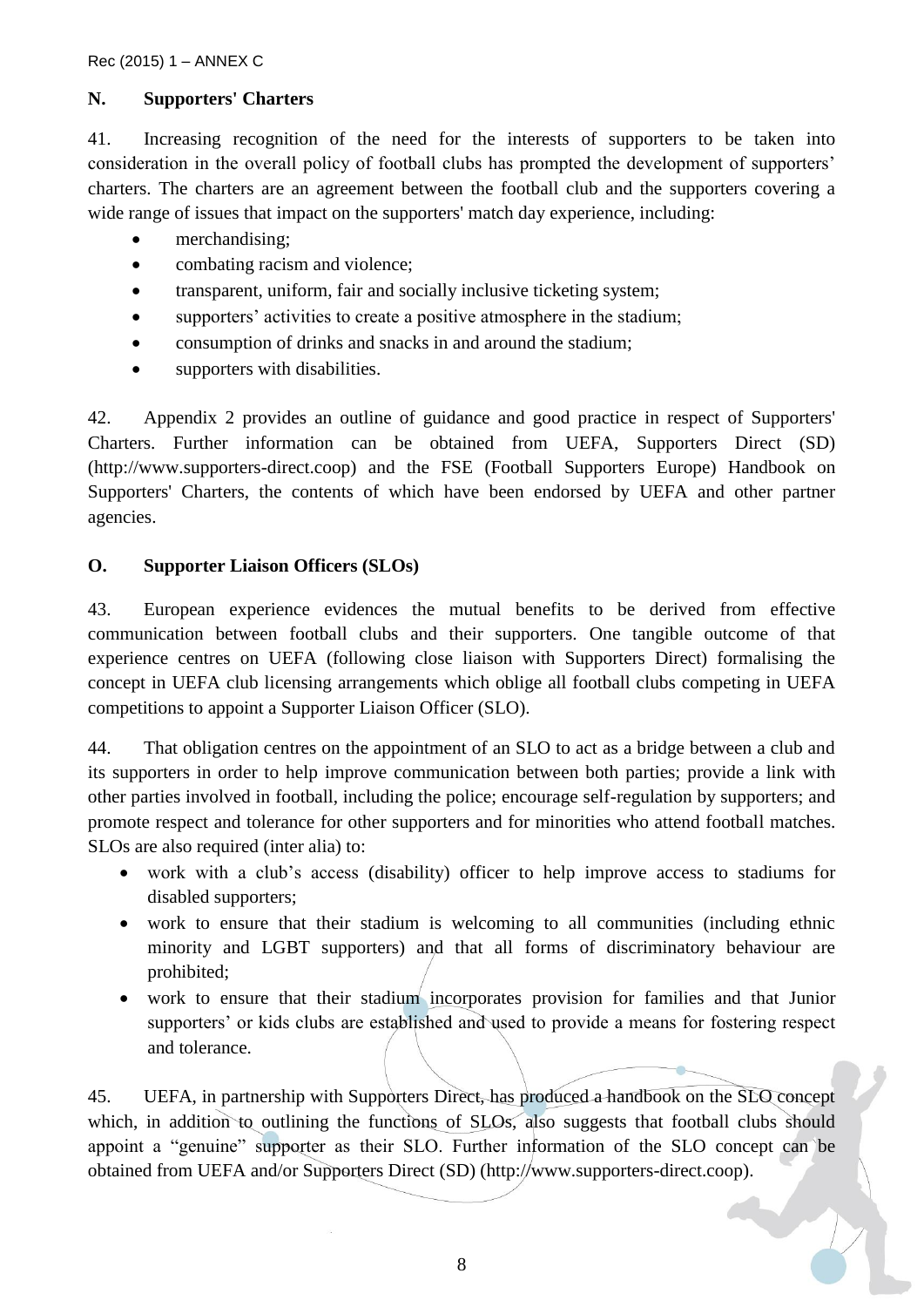### <span id="page-8-0"></span>**P. Inclusiveness and Combating Discrimination and Intolerance**

46. The need for football events to be wholly inclusive and attractive to all sections of the community is a key component of the service-orientated approach. To that end, there should be no tolerance of any form of discriminatory behaviour or demonstrations of excessive intolerance. The football experience (inside and outside of stadia) should be welcoming and enjoyable for everyone irrespective of their race, colour, language, religion, nationality, national or ethnic origin, disability, age, gender or sexual orientation.

47. Experience and good practice suggests that States should establish a national multi-agency body to co-ordinate and oversee delivery of an action plan comprising comprehensive and sophisticated measures for preventing and countering racist and all other forms of discriminatory behaviour in connection with football events*.* 

48. This co-ordinating body should ensure that a clear legal framework is in place and implemented. The legal framework should provide a clear definition of what constitutes discriminatory and intolerant behaviour and include a range of offences, including:

- public incitement to violence, hatred or discrimination;
- public insults and defamation;
- threats against a person or a grouping of persons;
- public expression of an ideology which claims the superiority of, or which depreciates or denigrates, another group of persons on the basis of race, colour, language, religion, nationality, ethnic origin, disability, gender or sexual orientation;
- public denial, trivialisation, justification or condoning of discrimination or intolerance;
- public dissemination or public distribution, or the production or storage with the intention of public dissemination or public distribution, of written, pictorial or other material containing manifestations of discrimination or intolerance covered under the legislation.

49. The law should be drafted to ensure that certain types of behaviour witnessed in some stadia is prohibited, including racist insults and chanting, the flaunting of racist or political extremist banners and symbols and the wearing, distribution and selling of racist and other discriminatory banners, symbols, flags, leaflets or images.

50. Sanctions and penalties imposed as a result of racist and other discriminatory behaviour should be proportionate but sufficiently robust to prevent and deter potential offenders and, where appropriate, include an educational dimension.

51. In addition to a comprehensive legal framework, the co-ordinating body should ensure that specialist training is provided for the police, stewards and other safety and security personnel on implementation of the law, how to recognise related offences, and in identifying and combating more encoded forms of discrimination and intolerance. Training should also be offered to all persons involved in the justice system, including police and prosecutors, with a view to increasing their knowledge about discriminatory and intolerant behaviour and how such acts can be effectively prosecuted.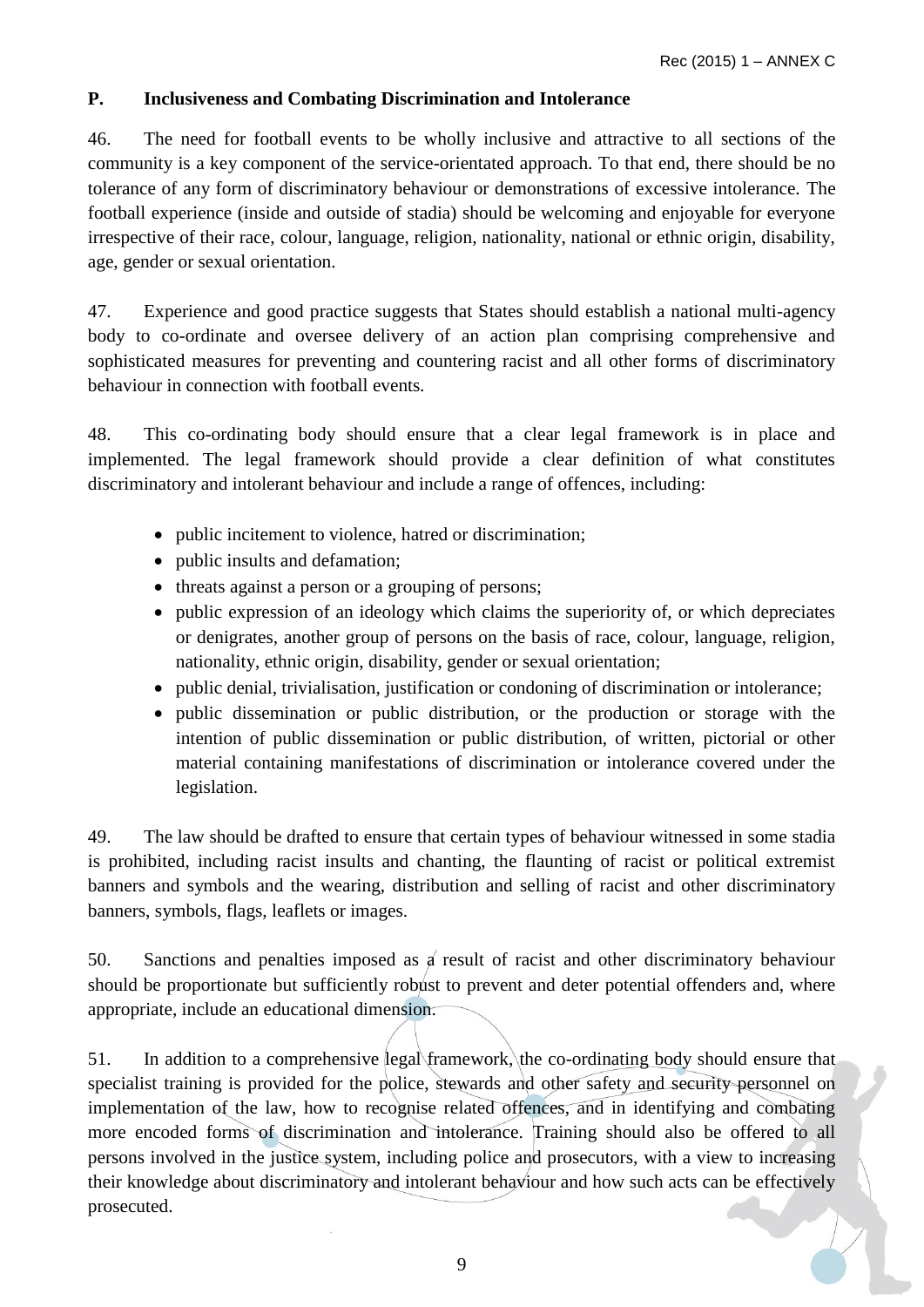52. Stadium authorities also have a clear role to play in terms of refusing entry to persons, who display or carry with them racist or other discriminatory leaflets, symbols or banners. They also need to liaise with the police about preventing the distribution and sale of racist and other discriminatory and intolerant material in or near the stadia complex. Opportunity should be taken to remind all spectators that discriminatory and intolerant behaviour will not be tolerated. Clear messages should feature in their communication strategy (e.g. websites, game programmes, fan magazines, billboards).

53. SLOs should work closely with supporter groups in determining the football club's antidiscrimination and intolerance strategy and on how to encourage supporters to self-regulate and encourage victims to come forward with complaints.

54. The anti-discrimination multi-agency co-ordinating body should also organise awarenessraising campaigns and develop an effective and targeted communications and media handling strategy. A particular focus should be put on encouraging supporter-driven anti-discrimination initiatives as they can significantly increase peer pressure against discrimination on and off the pitch.

55. Additional and more detailed information on this matter can be obtained from the European Commission against Racism and Intolerance (ECRI) and Football Against Racism in Europe (FARE) (http://www.farenet.org) and European Gay & Lesbian Sport Federation (EGLSF) (http://www.eglsf.info/).

56. Stadium management also have a role to play in setting an example through taking steps to ensure that stadium personnel reflect the communities that live and work in the locality of the stadium. This can be done through ensuring that recruitment strategies for stewards, volunteers and other stadium staff actively encourage applications from both genders and all communities.

57. The presence of a diverse workforce, reflective of the population generally, can have a major impact on the perspectives of spectators and provide reassurance to people whose expectations may have been distorted by negative publicity regarding, for example the perceived exclusion of spectators on the grounds of ethnicity, religion, gender or sexual orientation or any racist or other discriminatory behaviour associated with football.

## <span id="page-9-0"></span>**Q. Inclusiveness and Disabled Supporters**

58. Accessibility for disabled people is not simply about service provision; it is also about enabling the disabled to exercise their rights to participate fully in society. Failure to recognise or act upon that responsibility is considered a form of discrimination. Access is a basic human right and a fundamental pillar of social justice. Social justice is about the acceptance of people as individuals and about access to fair and equal opportunity to participate fully in social life. A truly accessible environment is one where all barriers to integration have been removed.

59. Moreover, disabled people should be seen as valued customers with the provision of good access and other services recognised as not only as morally correct but also as good business sense. There are more than 80 million disabled people living in the European Union alone (equivalent to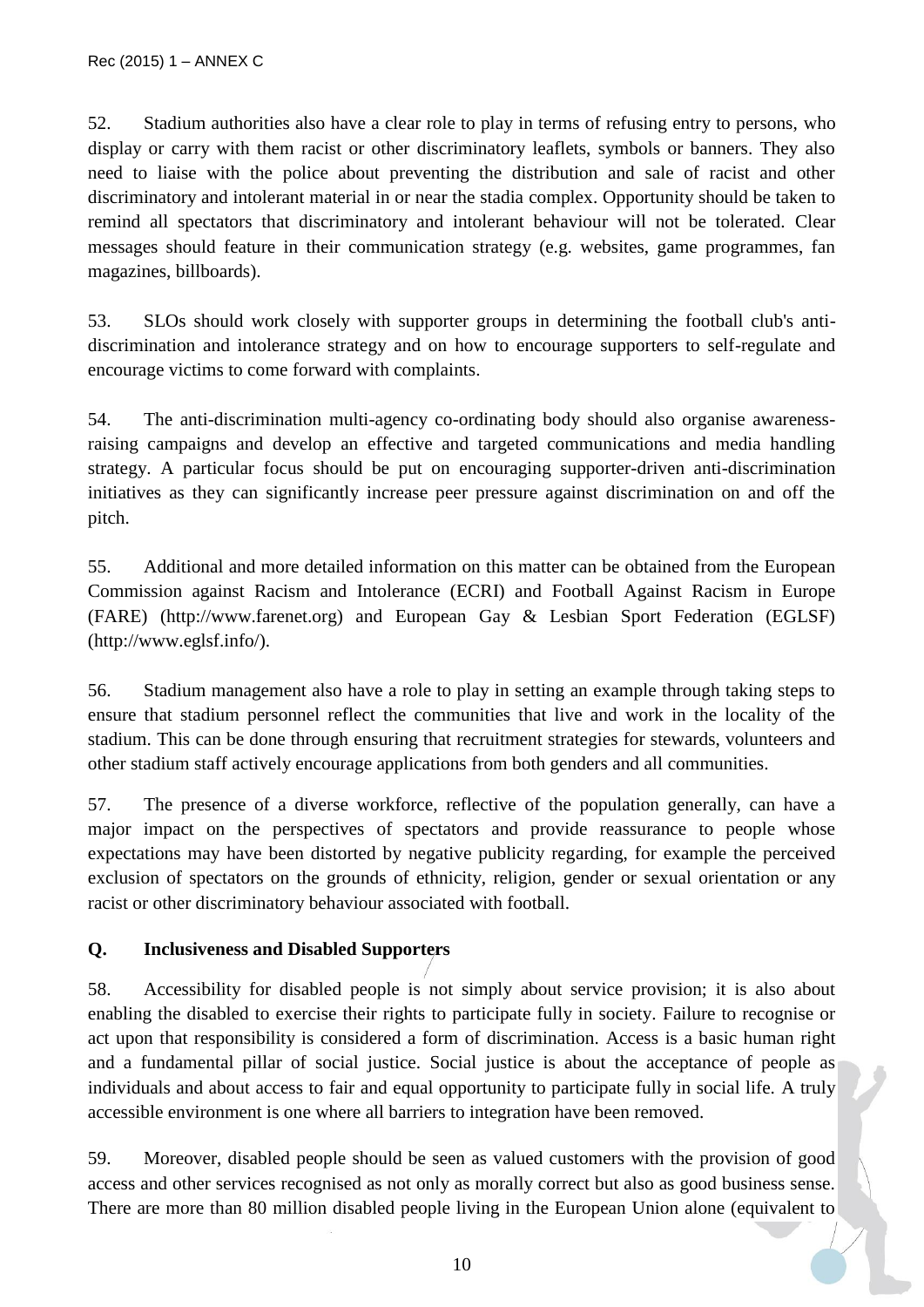the populations of Belgium, the Czech Republic, Greece, Hungary and the Netherlands combined) and they are just as likely to be football supporters as the rest of the population. Many aspire to attend matches on a regular basis and disabled people have the right to enjoy football in the same way as everyone else.

60. Advice on making football stadia and its environs accessible to the disabled can be obtained from the Centre for Access to Football in Europe (CAFE) (http://www.cafefootball.eu).

## <span id="page-10-0"></span>**R. Community Engagement**

61. As highlighted throughout this Recommendation, local authorities and partner agencies have a key role to play in making provision for the impact of football matches in public spaces in city/town centres and on transit/public transport routes into the city and to and from stadia.

62. This incorporates assessing risk and preparing appropriate and proportionate preventative measures designed to minimise disruption to local communities and businesses (in particular those located in the vicinity of football stadia). It also encompasses co-ordinating multi-agency delivery of a range of initiatives designed to promote engagement with, and provide reassurance to, local communities.

63. On the basis of European experience, the importance of local authorities (in partnership with the police, football clubs and other key local agencies) engaging in a range of preventative activities and related community initiatives cannot be under-estimated in terms of providing mutual benefits for communities and football clubs alike.

64. Appendix 4 provides more detailed advice on the socio, educational and other preventative initiatives that can have a direct bearing on the football experience and the relationship between football clubs and local communities.

65. The options cited are not intended to be exhaustive as community engagement is a continually expanding and evolving area. This is logical as municipal authorities, police, football clubs and partner agencies all have a vested and ongoing interest in developing an increased and more diverse local supporter base, promoting social cohesion and combating racism and intolerance, reducing football-related criminality among local residents, and otherwise contributing to the well-being of local communities.

## <span id="page-10-1"></span>**S. Service - Communication and Media Strategy**

66. The importance of developing a multi-agency communications and media handling strategy is also stressed throughout this Recommendation. A key feature and purpose of such a strategy centres on the dissemination of information to supporters and local communities. However, a comprehensive approach should also encompass a commitment to engage with supporter groups in order to provide clear messages and glean a fans perspective on a range of matters. As crucial stakeholders in the football experience, public and private agencies and supporters share a vested interest in developing effective dialogue arrangements.

67. Appendix 1 provides additional guidance on the aims, options and structures for designing and delivering a comprehensive communication strategy.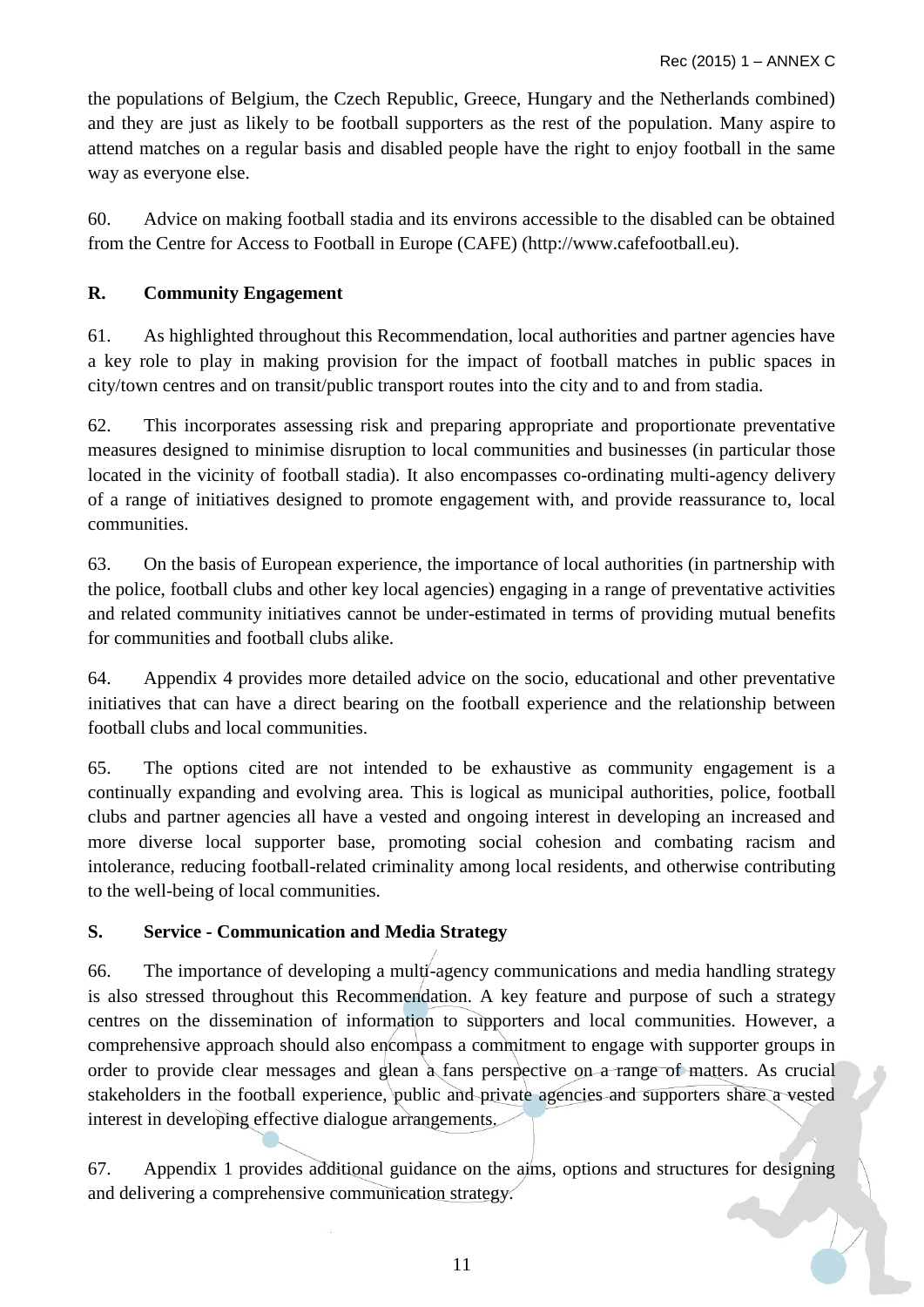#### <span id="page-11-0"></span>**T. Fan Coaching and Fan Embassies**

68. Two high profile supporter-focused initiatives which many countries have successfully pursued centre on fan coaching initiatives and fan embassies. They are quite different in design and character but both are directly linked to the ethos of service and engagement with supporters. Appendices 5 and 6 provide details of the two initiatives respectively.

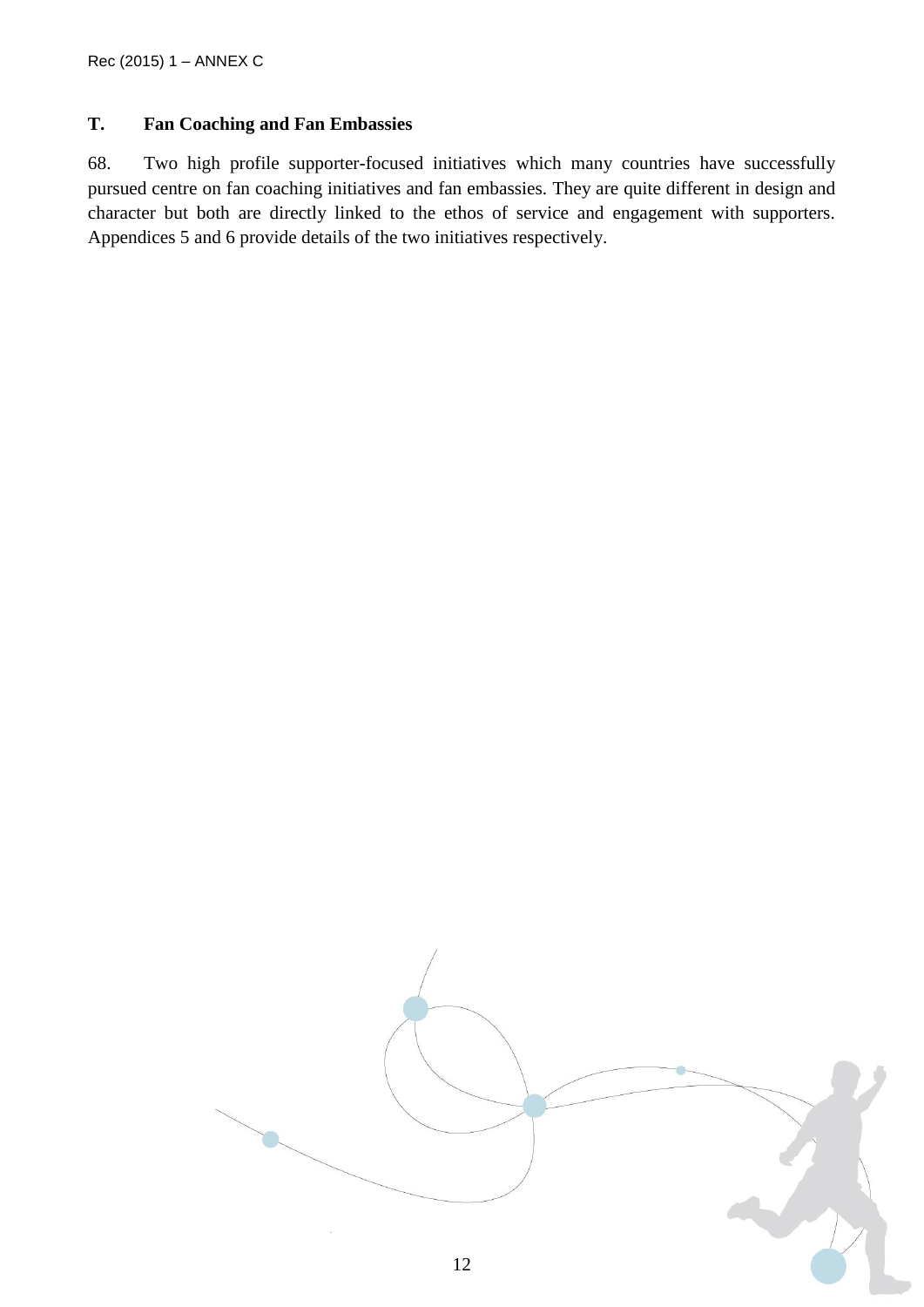### **Dialogue and Interaction with Supporters**

### **Notes on Good Practices**

<span id="page-12-1"></span><span id="page-12-0"></span>Dialogue with supporters is interpreted and applied in various ways across Europe.

It can and does incorporate both (i) ongoing interaction and communication with supporters by front line practitioners, notably policing personnel and stewards, as part of their crowd management duties; and (ii) formal dialogue structures involving supporter groups, and a range of private and public agencies involved in organising and managing football related events inside and outside of stadia.

The first option has proven to be a highly effective means for generating a welcoming environment in connection with football events, providing clarification on crowd management arrangements, and defusing any emerging tensions and potential conflict scenarios. The primary benefit of such an approach is that it embraces dialogue with all supporters and is not focused on organised supporter groups possessing their own agenda.

However, the second option provides limited access to the far majority of supporters but can still prove useful in terms of generating effective communication mechanism with what can be influential supporter representatives.

The options are not mutually exclusive and both can be pursued as part of an effective supporter liaison strategy.

The following good practice notes focus on key considerations when developing and implementing a structured approach to communicating with supporters.

Aim: Establish a commitment to engaging in open and transparent dialogue with supporters regarding both short-term (match preparation) and long-term (problem solving) objectives.

Structure: Set up supporter dialogue structures at international, national and local level involving representatives of key agencies, including, where appropriate:

- supporter groups;
- supporter focused initiatives;
- professional supporters projects;
- Supporter Liaison Officers (SLOs)
- municipal authorities;
- police;
- transport organisations;
- football clubs:
- national football authorities;
- stadium safety officers;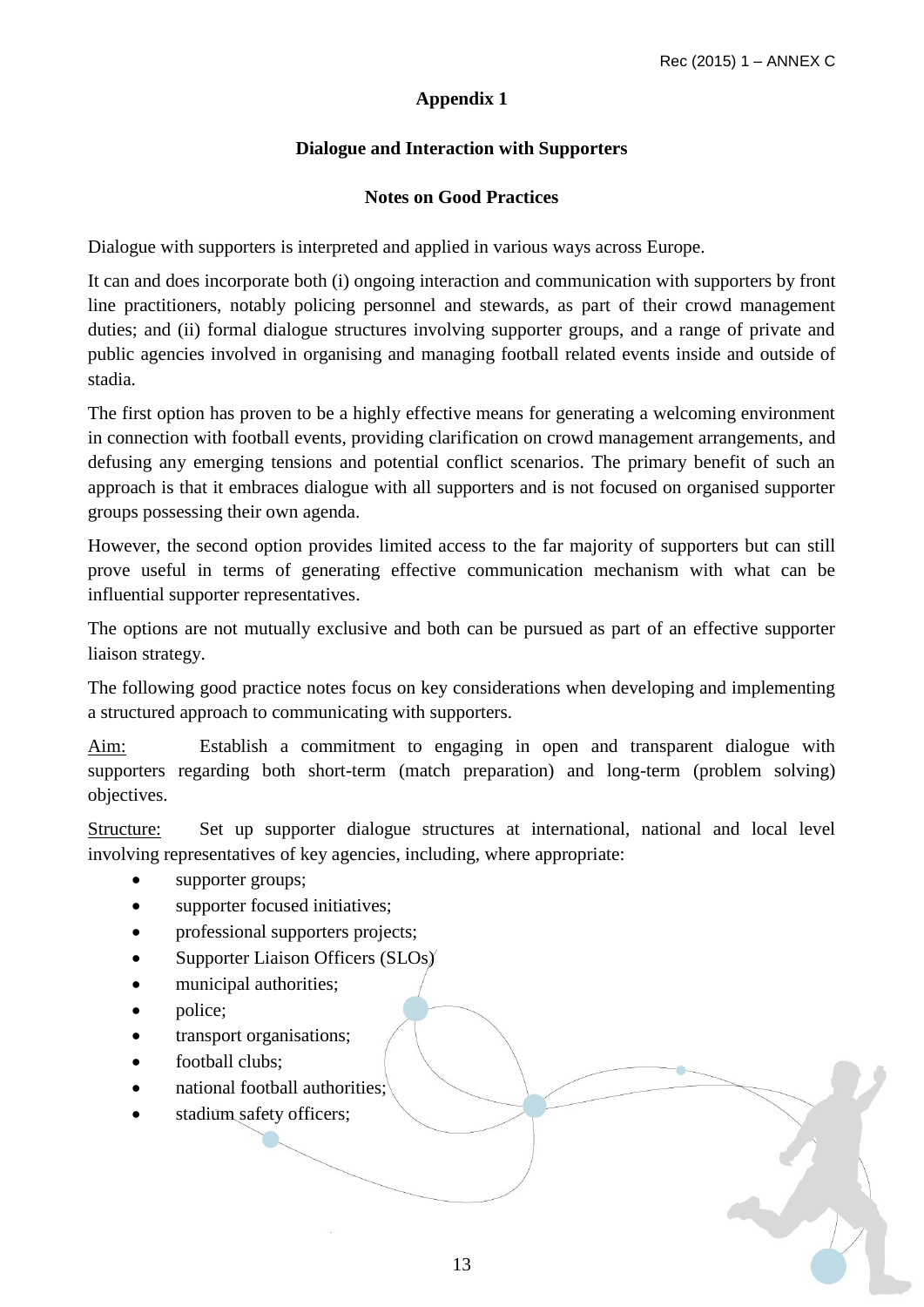Dialogue is intrinsically a two-way process and there are a number of communication options available for sharing information and perspectives and otherwise engaging with supporters. These include:

- supporter forums;
- supporter panels or consultation groups for gathering feedback from fans;
- supporter satisfaction surveys/fan feedback forms;
- supporter clinics or surgeries (informal meetings between club personnel and supporters);
- complaints procedures;
- newsletters and similar publications;
- social media channels (Facebook, Twitter, etc.);
- match day volunteers to assist supporters with a wide range of issues;
- fan zones:
- fans embassies (e.g. at European matches);

#### Good Practices:

- avoid stereotyping and negative labelling between supporters and police;
- recognise and respect different perspectives and interests;
- ensure that dialogue takes place at regular intervals;
- generate mutual respect by communicating in a clear and transparent manner;
- create opportunities for those involved in match day safety and security planning to engage with supporters;
- discuss supporter perspectives and fan culture along with established good crowd management practices;
- engage in socio-preventive work with supporters;
- encourage football clubs to take supporters' views into account on all topics which directly affect them such as ticket prices, stadium facilities, fan orchestrations etc;
- provide information on the club homepage and via all relevant channels of communication, such as social media (Facebook, Twitter, etc.);
- discuss joint initiatives designed to prevent and tackle racism and all forms of discrimination;
- encourage and facilitate self-management of behaviour;
- encourage all professional football clubs to appoint a Supporter Liaison Officer (SLO) with responsibility for engaging with their fans - the SLO should act as a focal point for engagement between the club and supporters and work with the local police and other bodies concerned with safety  $/$  and security, including club safety and stadium management;
- commit to treating all supporters on the basis of their behaviour rather than reputation;
- providing clear instructions and information on what supporters can expect on a match day;
- explain the background to, and rationale for, safety and security measures or legal measures;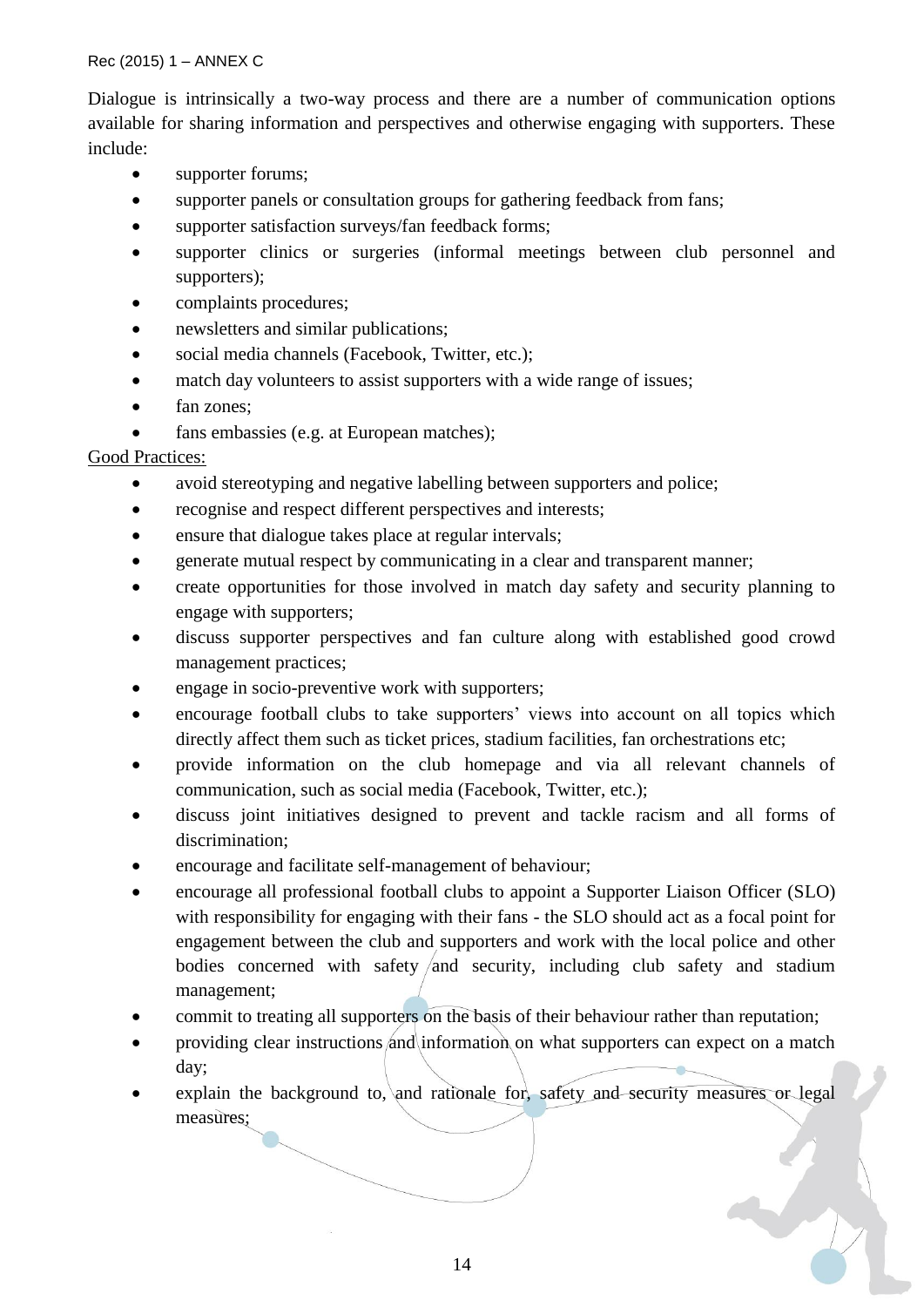- consult supporters in the preparations of legal measures or in the preparation of the safety and security strategy for an event;
- focus on challenges which can enhance future co-operation and mutual understanding rather than issues which have previously generated problems;

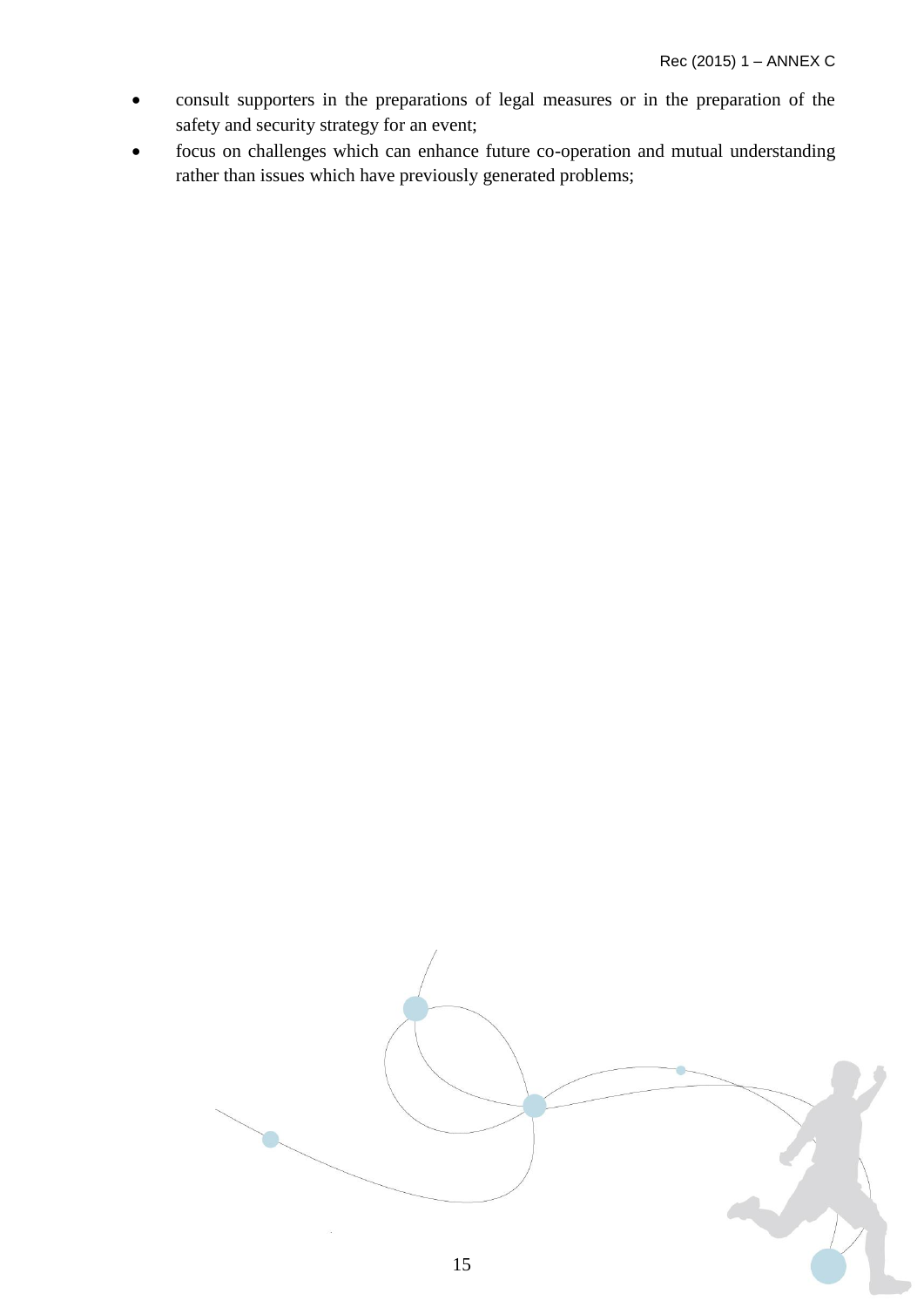### **Supporters' Charters**

#### **Guidance Notes**

<span id="page-15-1"></span><span id="page-15-0"></span>1. The aim is to encourage football associations, clubs, supporter clubs and associations and/or other appropriate bodies in football and other sports to prepare a joint supporters' charter, based upon the following principles:

- a supporters' charter is an agreement between the football club and the supporters about what each party can expect from the other;
- a supporters' charter not only imposes obligations on supporters, it also sets out clubs' obligations towards supporters, with the aim of achieving a balance between the interests of all parties involved;
- the aim of a supporters' charter is twofold:
	- to improve communication between the different sections of the club and the supporters; and
	- to establish an agreement between the football club and the supporters;
- the club representatives involved in producing a supporters' charter must have enough influence and decision-making power within their club;
- the supporters' delegation must broadly represent, and be accepted by, all supporters;
- other parties, such as the police and/or the local authorities can provide valuable input regarding safety and security matters;
- the supporters' charter must be re-appraised and renewed every (football) season.

2. Recommend to football clubs that they adopt clear procedures for discussing and agreeing on supporters' charters. These procedures could include the establishment of a working group comprising representatives of all parties which would:

- draw up an agenda;
- conduct a substantive discussion;
- communicate the results internally (club and supporters) and externally (media).

3. Encourage football associations, clubs, supporters and/or other appropriate bodies in football and other sports to include the following minimum items in a supporters' charter:

- as a rule, a supporters' charter should cover membership, consultation and information, accessibility and use of stadiums, communication about the safety policy for spectators, kick-off times (where this is within the control of the club), merchandise, community activity, the club's strategy, loyalty rewards, and transparent and balanced measures to combat racism, other forms of discrimination and violence;
- a transparent, uniform, fair and socially inclusive ticketing system;
- arrangement for supporters' activities which create a positive atmosphere in the stadium;
- arrangement concerning the consumption of drinks and snacks in and around the stadium;

arrangements for supporters with disabilities.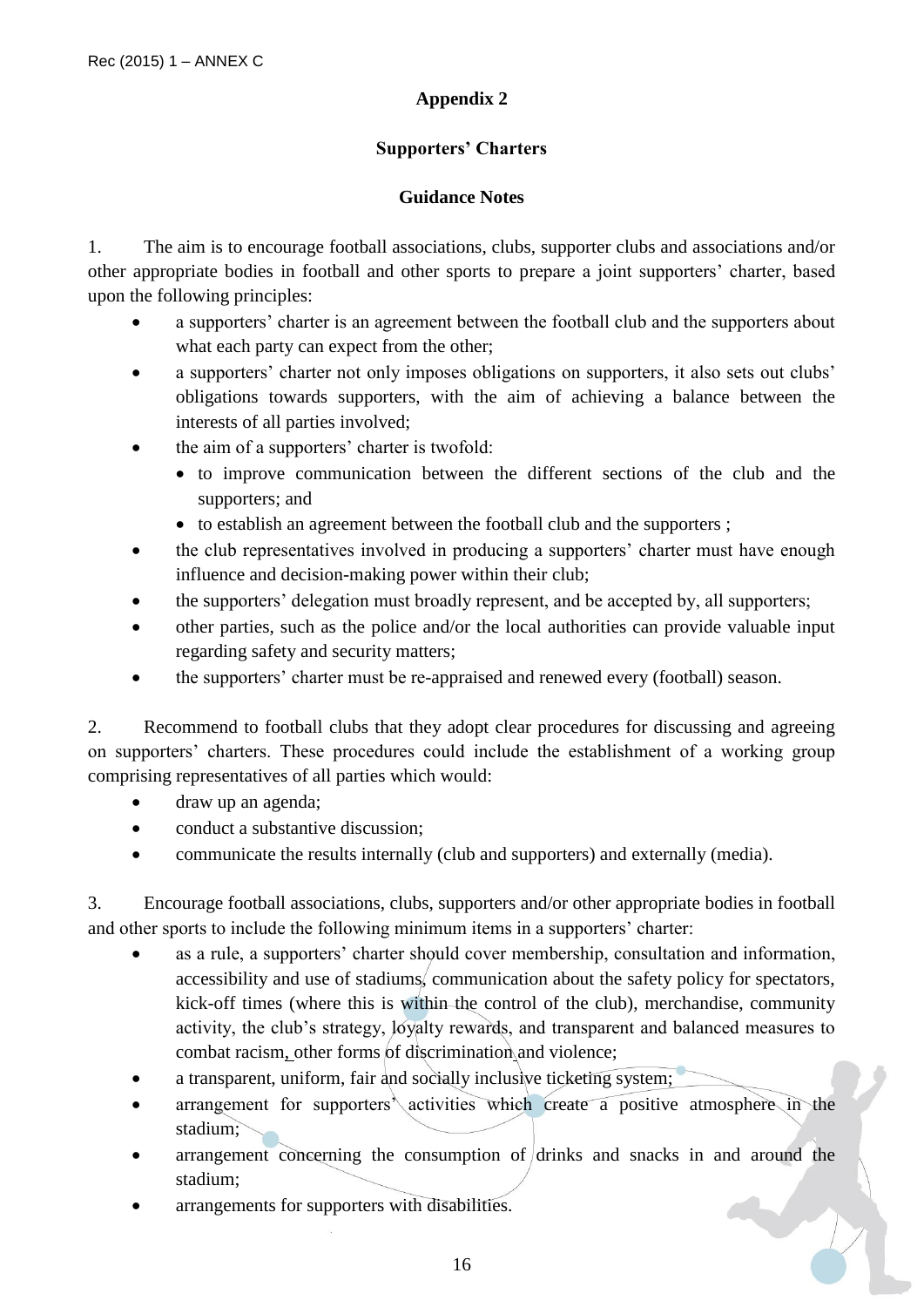Further information can be obtained from Supporters Direct (SD) (http://www.supportersdirect.coop) and the FSE (Football Supporters Europe) Handbook on Supporters' Charters, the contents of which have been endorsed by UEFA and other partner agencies.

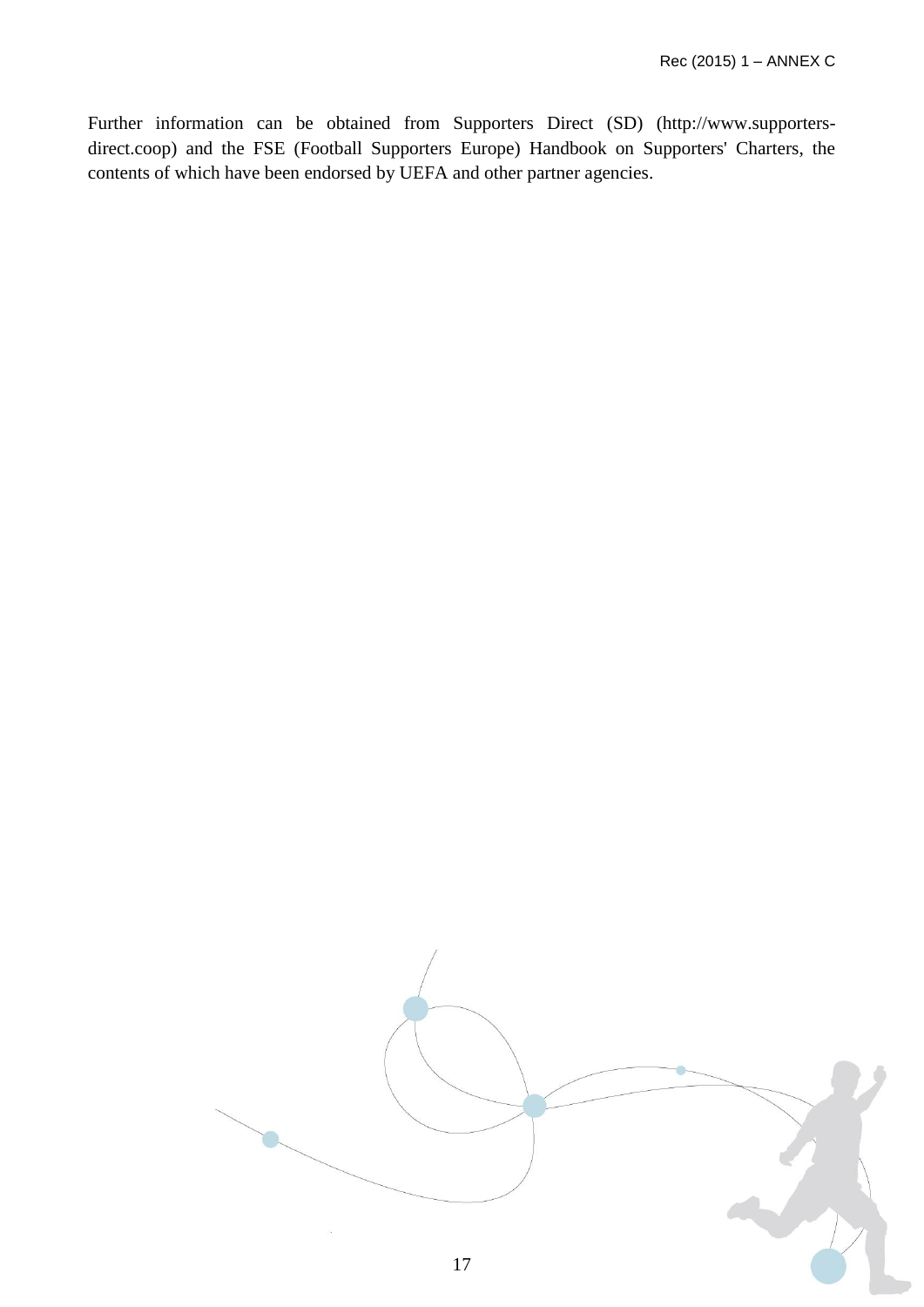### **Service (Hospitality) Principles at Major Football Events**

#### **Guidance Notes**

<span id="page-17-1"></span><span id="page-17-0"></span>1. All parties involved in managing a football events, including event organisers, municipalities and the police, should work closely together and collectively:

- recognise the importance of a customer-oriented approach, taking account, and welcoming the diversity, of fan culture in multi-agency planning for the event;
- recognise that well-informed, well-cared-for supporters feel comfortable and that people who feel comfortable remain relaxed;
- arrange for a high level of spectator hospitality both during matches and during free time before or after matches;
- ensure that visiting supporters are treated in the same way as home supporters, including with regard to the use of banners, flags;
- make full use of measures which have proved to be successful and effective in previous major football events and which provide supporters with sufficient information and facilities, for example fan embassies, fan parks, public viewing areas, and other facilities designed supporters;
- in this context, make full use of guidance on public viewing areas in Annex A of this Recommendation;
- make sure that information on fan culture, supporter behaviour in all its diversity is widely disseminated among the local population, local businesses, local tourism agencies, local police/security forces and media to avoid unwarranted concerns;
- ensure that there are sufficient opportunities for friendly, relaxed meetings between the opposing supporter groups e.g. by offering activities they can both attend (such as street kick about areas, painting walls, table soccer, joint fan parties or concerts);
- avoid gender-related stereotypes in the planning and implementation of the event since women are the largest growing group of spectators at football events - as a rule female supporters have the same needs and preferences as male supporters.
- recognise that football events attract people from all over the world, and ensure that there is widespread information and training designed to guarantee a warm and discrimination-free welcome for all people, notwithstanding their different cultural, religious and social backgrounds as well as sexual orientation;
- make sure that information is available in every language required by the event.
- work with international experts on fan culture, supporter hosting, diversity and antidiscrimination, such as the Football Supporters Europe (FSE) network, the Football Against Racism in Europe (FARE) network and similar institutions to benefit from their experience and knowhow;
- make sure that local supporter (club) groups and supporter cultures and perspectives are taken into consideration in planning the event;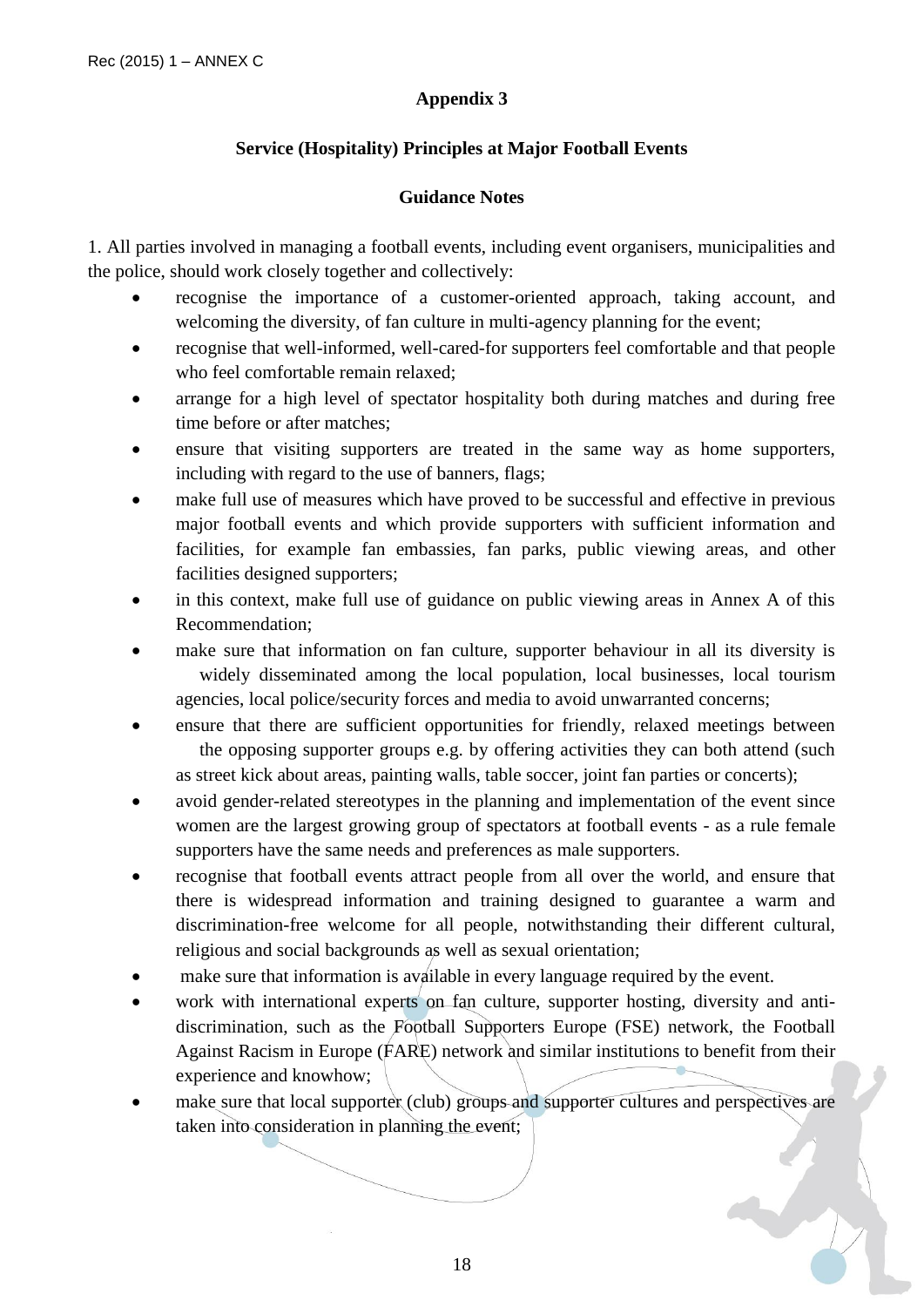2. Encourage football associations, football clubs and other relevant bodies, public or private, to acknowledge the following principles when organising major football events:

- recognise the social and festive nature of football events;
- recognise that the vast majority of spectators want to enjoy the football event freely in a good-natured and peaceful manner;
- recognise that well-treated and well-cared for spectators are less inclined to cause trouble;
- acknowledge that supporters expect not only an interesting event but also adequate services, decent sanitary facilities, hygienic catering, and clear information;
- accordingly arrange for a sufficient quantity and quality of food and non-alcoholic drinks;
- recognise that the distribution and pricing of match tickets is a sensitive issue and that it is necessary to distribute tickets in as fair, equitable and transparent a manner as possible, within the constraints of the security and safety requirements;
- use all appropriate means to inform spectators about the match/tournament, safety and security requirements, including information on the route to the stadium, guidance within the stadium and the rules applied there;
- arrange for well-trained stewards and/or volunteers to welcome supporters in a friendly manner and to cater for them;
- make full use of guidance on visiting stewards in Annex A of this Recommendation;
- pay proper attention to the special needs of families, women, children, elderly people and the disabled when planning football events. Make sure that disabled supporters have access to all areas. Take account of the growing number of supporters from all parts of society (e.g. women, ethnic minorities and disabled fans) when organising e.g. promotion material, security staff, sanitary facilities, etc.

3. Encourage municipalities to participate actively in the preparation and management of major football events. In particular to:

- ensure the co-ordinated planning and collaboration between different agencies responsible for different aspects of the organisation of major sports events;
- organise side events for supporters between matches or for those who could not attend the event; make sure that these side events are intercultural and bring people from different backgrounds together;
- ensure that local inhabitants and communities are involved in the event;
- ensure the support and involvement of local communities in the event by providing information and proactively encouraging participation;
- make proper arrangements, in close co-ordination with the organising committee and police, for local transport to facilitate the influx of supporters, ensure the smooth circulation of supporters, by whatever means of transportation is chosen;
- provide for adequate accommodation to meet the needs of different income groups, including youth hostels, camp sites, etc.;
- arrange for sufficient catering in all price categories;
- provide sufficient information for visitors and, in this connection, make the necessary arrangements with tourist offices and fan experts, such as supporter liaison officers and the leaders of fan projects, local supporter groups and associations;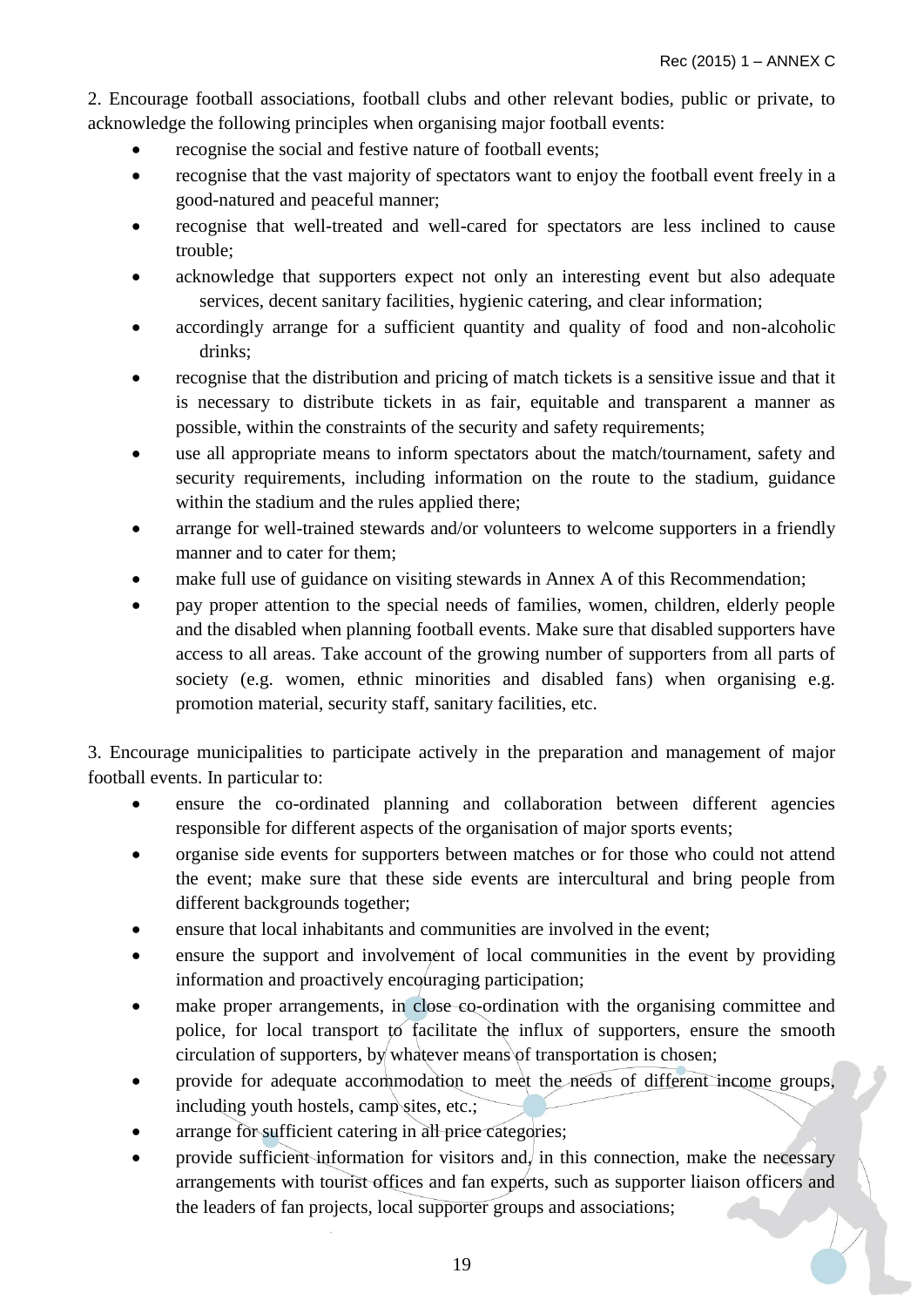encourage local businesses to take part in the event; ensure that they comply with local alcohol policy relating to the event and contribute to the overall hospitality scheme by offering event-oriented services and products.

#### **Accompanying persons**

- Some, but not all, countries find it useful to send "accompanying persons" with their supporters, especially if the supporters travel in organised groups. These persons come from the supporters' country of residence and are familiar with the culture of their supporters.
- They can be expected to travel with their supporters wherever they go within the host country and to be present in venue cities on the day before, the day of and the day after the game. They may also travel to other locations if large numbers of their supporters are present.
- They may either be based in the fan embassy and provide a form of outreach to spectators or they may act as stewards, escorting organised groups from their home countries to the stadium and home again.
- Such "accompanying persons" have no legal status outside their own country so their role must by definition be limited.
- Their main duty is to provide their supporters with appropriate services and information and help in solving any emerging problems or misunderstandings, in close consultation with the fan embassy and host authorities.
- They can play a roving fan ambassador role, helping to develop and strengthen a positive fan culture based on respect and tolerance. In some circumstances, they may also be able to facilitate dialogue between police and supporters to help defuse tensions and settle disputes before they escalate.
- The size of the team and the means of liaison with the organisers, police and local authorities may vary and should be clarified prior to the event.
- Host authorities may find it helpful to recruit welcoming staff and interpreters from among the nationals of visiting countries who reside in the host country.

#### **Activities for local people during international matches and tournaments**

- The match or tournament can act as a catalyst for larger-scale preventative activities. Tolerance and respect can be encouraged through multicultural activities and awareness-raising campaigns.
- Awareness can be raised among local people through preventative campaigns designed to emphasise the festive character of the event, and, in particular, to defuse any concerns generated prior to the event.
- People who manage bars and alcohol retail outlets can play an important role in preventing over-consumption of alcohol. Both staff and management need to be made aware of their responsibilities.

#### **Targeted prevention**

 Every effort must be made to ensure that no resident community feels excluded from the event experience and to encourage participation in the festivities.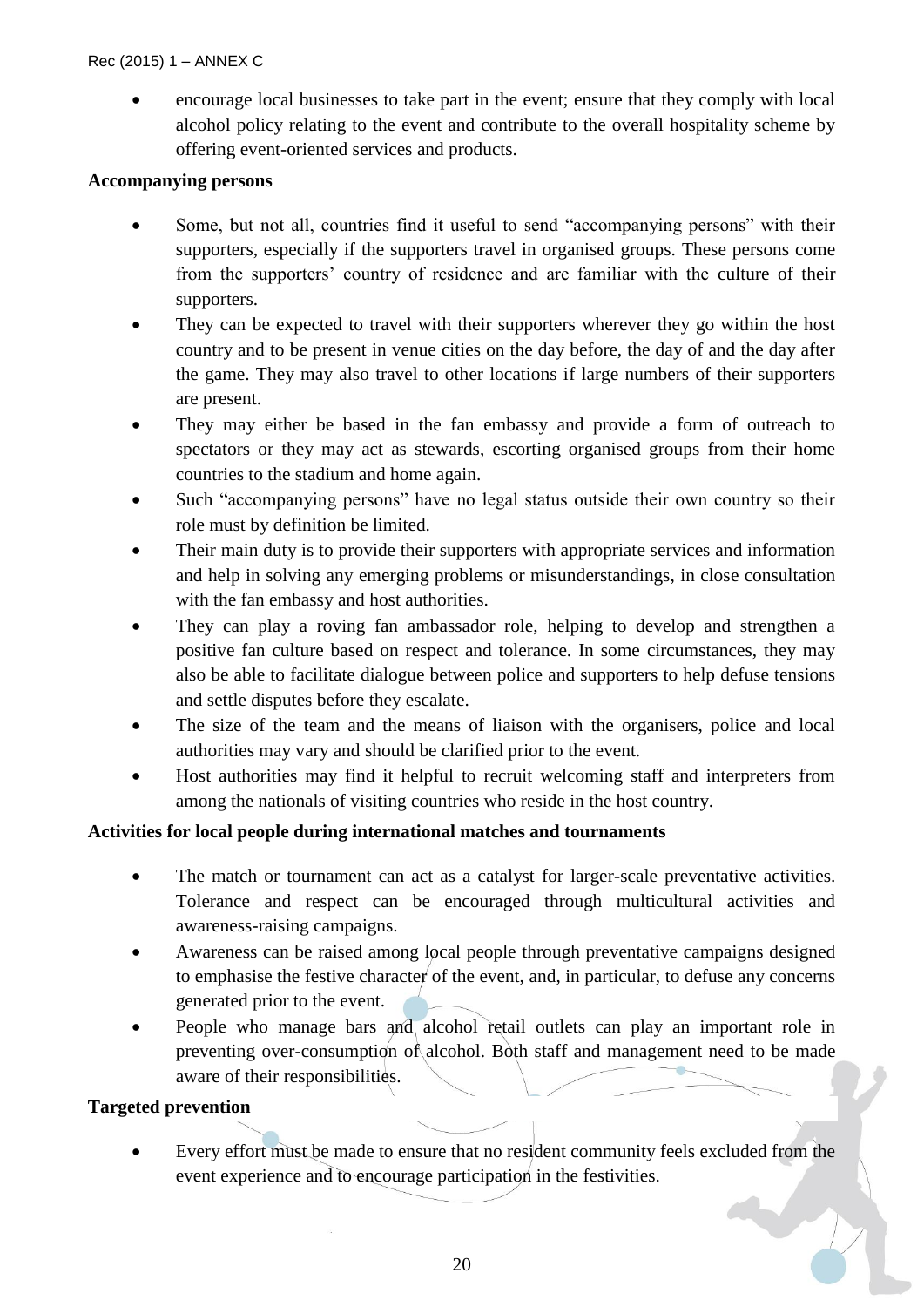### **Preventative Projects - Community Engagement**

#### **Guidance Notes**

<span id="page-20-1"></span><span id="page-20-0"></span>European experience demonstrates the important role that, what are often termed as preventative measures, can play in adding value to the football experience; enhancing a sense of partnerships between the various public and private agencies involved in managing football events; building close links between the football clubs and local communities; and helping to reduce football safety and security risks.

Such preventive activities vary widely, ranging from evening extra-tutorial lessons for younger members of the community who are alienated from, or struggling at, school; drug awareness and offending initiatives, crime prevention and young offender programmes, football in the community schemes; bringing intra-communities together; tackling racism and intolerance initiatives; and much more besides.

Each of the projects varies in character: some are organised by local authorities; some by charities and voluntary groups; and others are run under government programmes carried out by public or semi-public institutions. Some are national and some are local in character.

A common theme, however, is the involvement of, or link with, football, often with the active participation of local football clubs.

Even if the philosophies and dynamics of the various projects vary, the schemes as a whole have proven to be highly useful and effective.

This guidance is designed to identify, promote and share existing good practices. It is not intended to be prescriptive. It is a menu from which each State may select initiatives according to its needs and circumstances.

### **1. The club's role in its social environment**

#### **Working with the community**

As clubs have a high profile role in local communities, they are uniquely placed to play a pivotal role in supporting broader social policies, promoting sport, encouraging the learning process for young people, and supporting good citizenship. Football's link with society should not be limited to match days.

There are various options available which can be customised to meet national and local needs and circumstances.

One is a community programme that may typically comprise a partnership with the local authority's educational services, under which the club organises lessons for children who have difficulties at school. Classes are taken by official teachers at the ground, to which pupils are brought in vehicles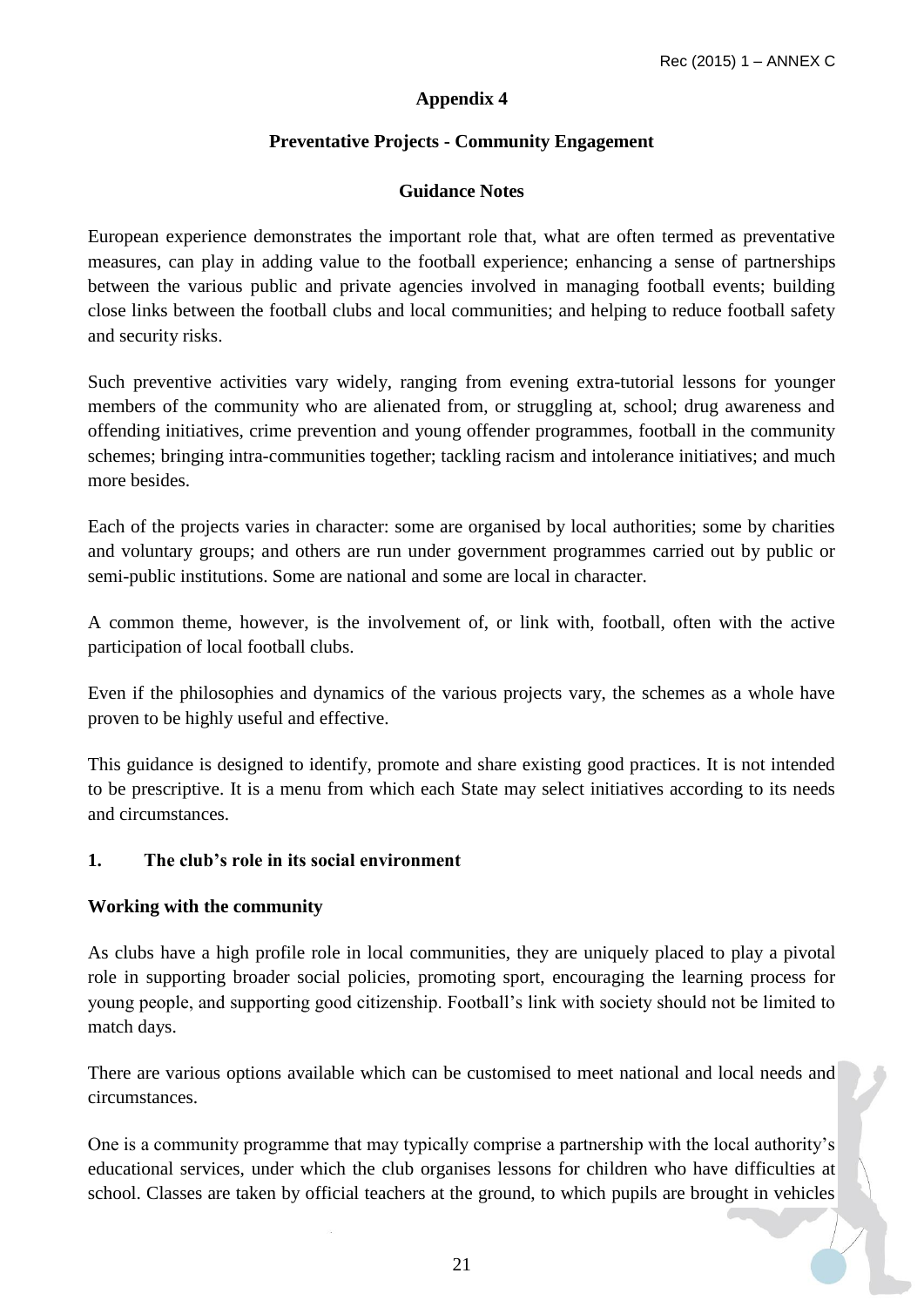bearing the club's logo. A high level of voluntary participation has been achieved, as has a clear improvement in the children's school results and, importantly the self-esteem of the participants.

Another example are the "social units" designed to promote the playing of football in local neighbourhoods, to organise amateur football tournaments and to get professional players involved in campaigns which highlight the value of engaging in sporting activities and of sporting ethics.

Some clubs, with the help of government programmes, have set up junior fan clubs, aimed at very young supporters (from 8 to 12 years), designed to encourage sporting and educational activities, as well as offering social support with the help social workers where appropriate. The aim is to promote positive behaviour and higher self-esteem among young people and also encourage a new generation of potential supporters.

To facilitate the participation of professional football clubs in the wider community, each national federation and football club should appoint a designated community engagement person to be responsible for "prevention and social programmes" and tasked to help develop such activities.

### **2. The city at the stadium and the stadium in the city**

A football stadium should be perceived as an integral part of the wider community and a community asset and provide a catalyst for bringing the club and local communities closer together.

This is especially the case if the club has invested (even in terms of its name or facilities) in: social, educational and social programmes run for and with young people in the neighbourhood; arranging organised tours of the stadium for local people to show that the stadium is accessible; and organising multicultural events in which all local communities and authorities participate.

## **3. The role of local authorities and other agencies**

#### **Educational activities**

Local authorities are best equipped to co-ordinate and support activities that use football as a vehicle for delivering preventative projects or promoting social cohesion, especially activities developed in partnerships with schools or targeted at school pupils. Such activities can be very effective in promoting tolerance and respect for other cultures, and in combating racism and other forms of discrimination. The FARE network provides advice on developing and delivering national and international campaigns on such matters.

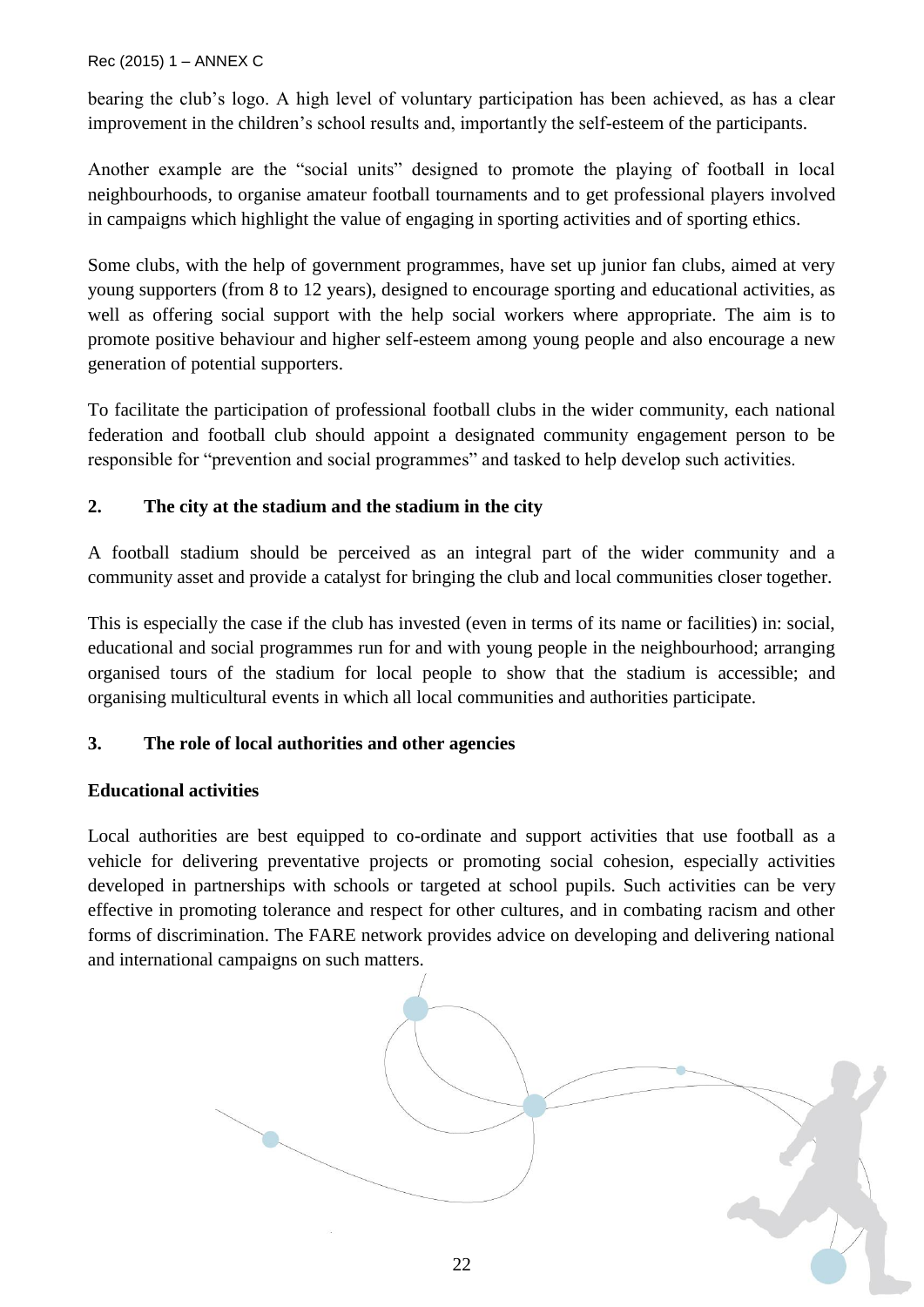### **Fan Coaching**

<span id="page-22-1"></span><span id="page-22-0"></span>In some European countries social workers are appointed to co-ordinate socio-preventative activity designed to help prevent football related violence, discriminatory or anti-social behaviour through educational activities targeted specifically at supporters. This activity is designed to supplement passive security measures and police action to manage events. As such, fan coaching is primarily focused on operational preventative policy extending over the medium and long term, based on ongoing grass-roots work with supporters.

Fan coaching is also designed to promote a positive fan culture and create positive conditions for visiting supporters to enjoy a football match or tournament.

### **a) Fan coaching principles**

The basic principle is one of active social and educational action in the field by skilled professionals who work in a targeted manner, focussing on groups of young football supporters. It is essential to let projects evolve continually, ensuring that new staff are provided with in-service training, so that activities do not become bogged down in tradition. The supporters' world is changing, so, by definition, fan-coaching projects must also evolve.

In practice, fan coaching is carried out in many different ways, mainly because supporters have different profiles, but also because football-related criminality itself differs as well. Fan coaching is therefore a flexible concept, adapted to each situation on the ground, according to local needs and specific national cultures.

#### **b) Fan coaching funding**

As regards responsibilities and funding, governments have a role to play, with direct support from the clubs and local authorities concerning the organisational aspects and implementation.

#### **c) Fan coaching Staff**

"Fan coaches" usually work under an employment contract with local authorities or any other competent organization/agency.

#### **d) Fan coaching Methods**

Whilst fan coaching is primarily focused on the organisation of structured educational and social activity, it can also involve the provision of outreach work, such as mobile match-related activity which can assist policing operations

The main aim of fan coaching on match days is to ensure that a channel of communication is open between supporters and organisers.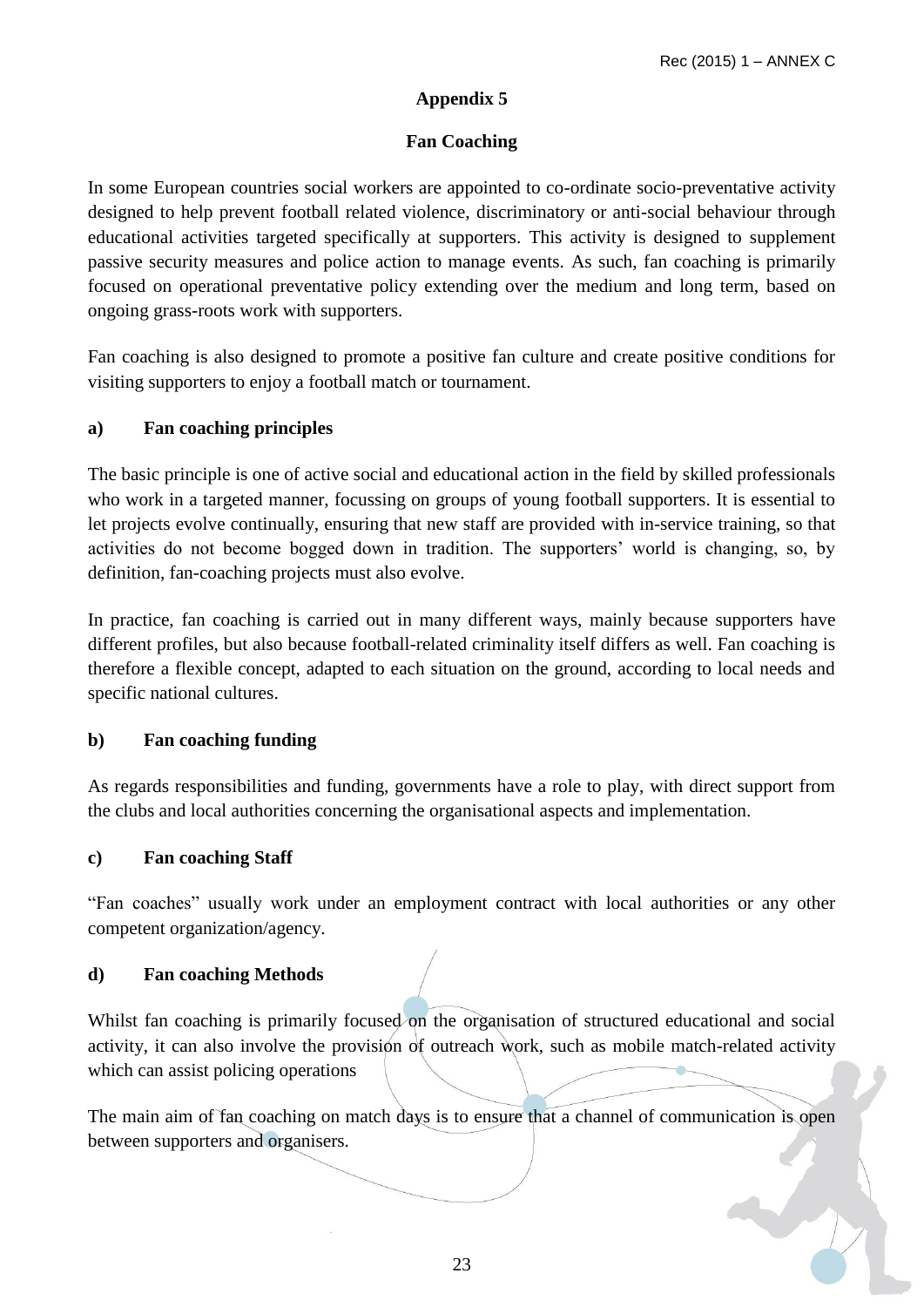When fan coaching services are provided by staff recognised by the authorities and accepted by the supporters, the staff can be regarded as a link between organisers and fans. Thanks both to their special position at the heart of events and to constant dialogue, they can often defuse some conflicts and thereby help to avoid certain incidents.

### **e) Relations between fan coaching schemes and the police**

Positive co-operation between the police and *"*fan coaches" is vital to a long-term structured prevention policy. While the methods differ, the objectives are identical: to reduce violence in sport.

Both partners therefore need to understand each other's roles and perspectives and to value their contributions, but also limitations, in particular on the defusing of tension on match days. Fan coaches can act as important channels of communication between the police/clubs and groups of supporters.

### **f) Medium and longer term co-operation**

In successful projects, the police and fan coaches have established a formal mechanism for consulting each other and exchanging information, co-ordinated through the municipal authorities. At the same time, while there is considerable synergy between a successful police operation and the daily work of a fan coaching structure, it is not considered advisable to integrate the police into the fan-coaching structure as this could undermine the added value of fan coaching in terms of preventing and reducing safety & security risks.

However, the shared objective of reducing football related risks means that the police can support and work with fan coaching staff with longer term objectives in mind.

#### **g) Educational activities**

The educational activities of fan coaches can provide a valuable opportunity to carry out targeted educational work with young supporters outside the particular context of matches.

The organisation of classical sporting activities (such as football on a full-sized or smaller pitch) as part of an educational project to involve young people and make them more responsible is also intended to prevent young supporters from finding themselves at a loose end in their cities, while at the same time enabling them to meet their need to be active. Some structure is offered through participation in amateur championships.

Adventure sports, such as rafting and climbing, prove very appropriate, enabling young supporters to prove their worth in a positive field, by meeting open-air sporting challenges, rather than through resorting to violence. They also enable young people to expend their pent-up energy, while providing them with the excitement they need. Significantly, they develop positive social skills by participating in this kind of activity.

As the key to these efforts is learning to be actively involved and to be responsible, offering supporters consumer activities merely to keep them occupied is to be avoided, for the essential aim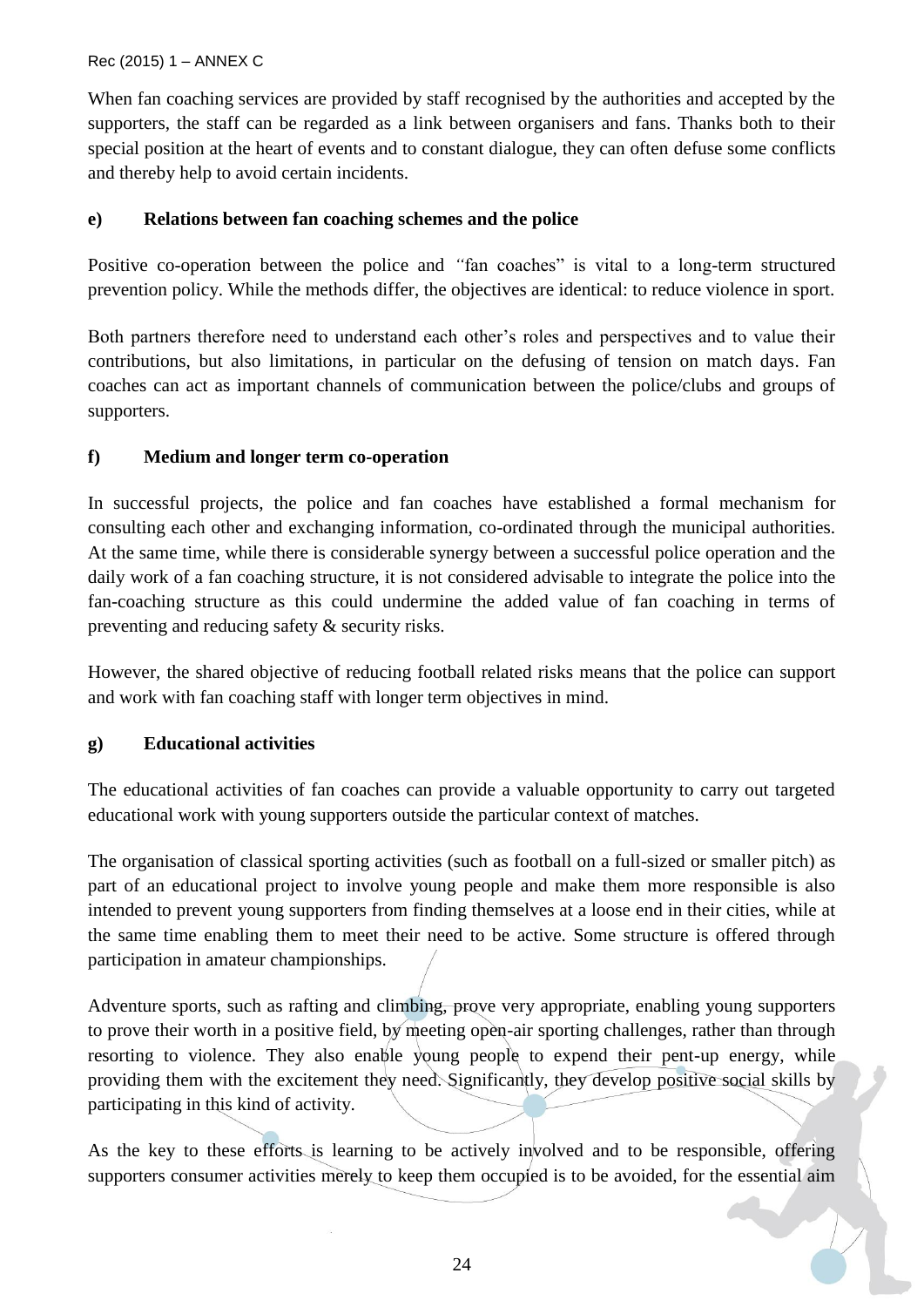is to enable young supporters' positive resources and potential to be used and developed and to express themselves through action.

#### **h) Social support**

The link with football may provide an opportunity to carry out social work targeted at certain disadvantaged groups. Fan coaching may thus enable individuals with social difficulties who are not helped by conventional institutions to be given assistance. When fans' social situations are improved, this can lead to a positive outcome.

#### **i) Street work**

Constant contact with fans is important, providing the cement that binds the educational work that needs to be done.

Such contact may be maintained through street work carried out in residential neighbourhoods or on premises frequented by fans, such as bars, keeping in contact with them between matches and activities and enabling a relationship of trust to develop.

Or it may take the form of a fan centre, an educational infrastructure open during the week and offering games and educational material, providing a place where supporters can meet each other freely in an educational context. This kind of infrastructure provides a permanent interface between fan coaching and supporters.

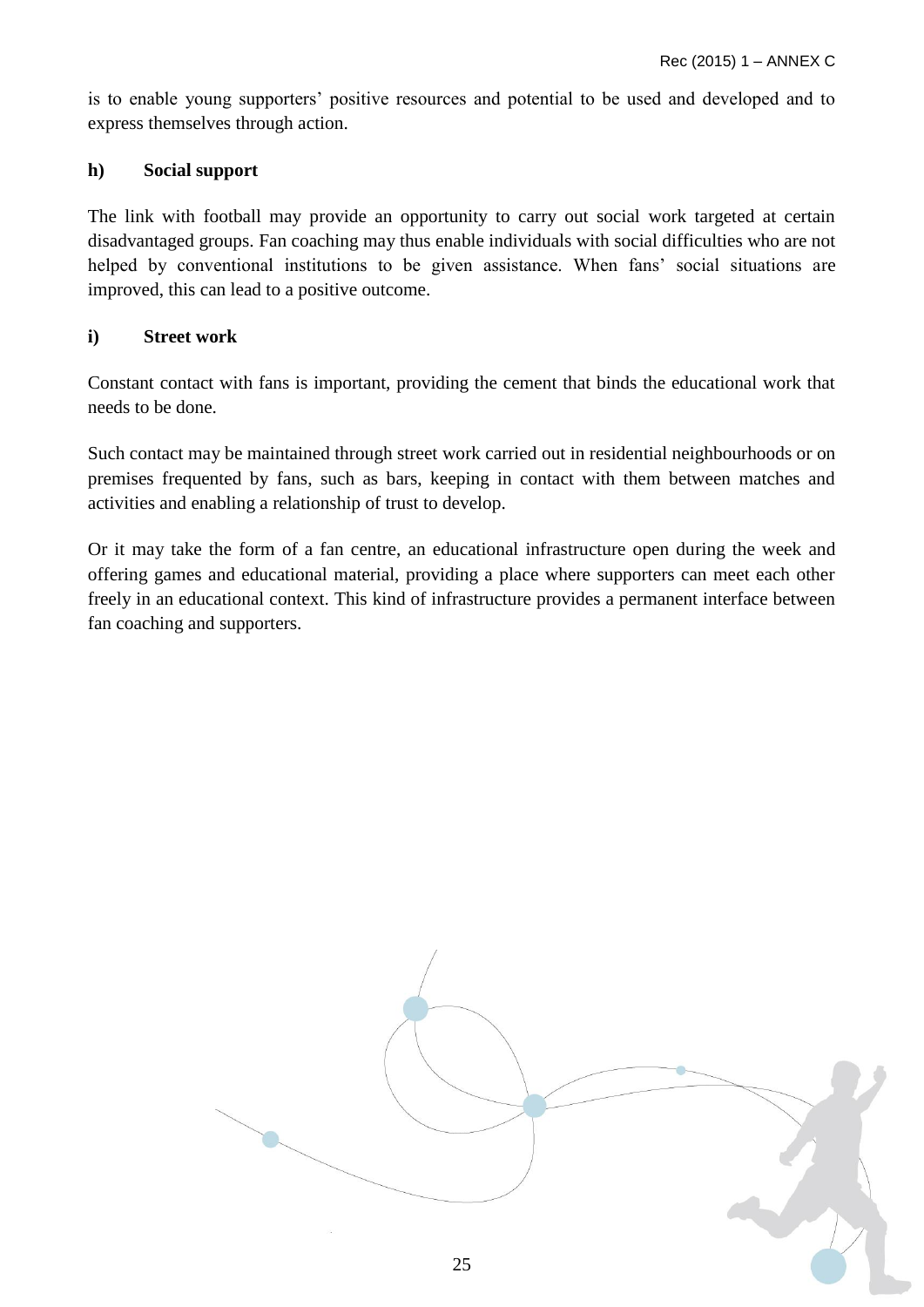#### **Fan Embassies**

<span id="page-25-1"></span><span id="page-25-0"></span>Fan embassies are intended to offer a means for meeting the specific needs of visiting supporters in connection with a football event. They are usually associated with football tournaments but can also be deployed for international and domestic matches where a significant number of visiting supporters are involved.

Fan embassies provide visiting supporters with a focal point in the host city or town centre for obtaining a wide range of information and assistance including the location of areas designated for use and refreshment for visiting supporters, local travel and transport arrangements, ticket availability, accommodation, local leisure activities, any planned screenings of matches, theft or loss of documents health care and, importantly, policing strategies and tolerance levels, etc.

Fan embassies also provide a channel of communication between supporters and the local police and other authorities and are a potentially effective means for rapidly and efficiently relaying up-todate information on any emerging or changing situations.

Fan embassies can also represent the views of the supporters to the authorities if problems arise and take proactive initiatives to build goodwill between different supporter groups and with local minority ethnic communities.

#### **a) Structure**

Fan embassies are sometimes set up by the public authorities in the host city or alternatively by the supporters themselves.

The key requirement is that the structure should be capable of dealing with supporters in an appropriate manner, in particular supporters of the visiting team.

#### **b) Staffing and human resources**

Clearly it is desirable for those involved in fan embassy provision to be adequately resourced and to possess the skills required to deliver their activities effectively.

In some cases these can be paid staff contracted to an institutional authority or appointed association. In other cases, the involvement of committed volunteers from supporters' organisations has proved to be equally effective.

The staff of a fan embassy should collectively possess an understanding of the fan culture of its target groups; access to detailed local knowledge and close contact with all relevant local agencies; including the police.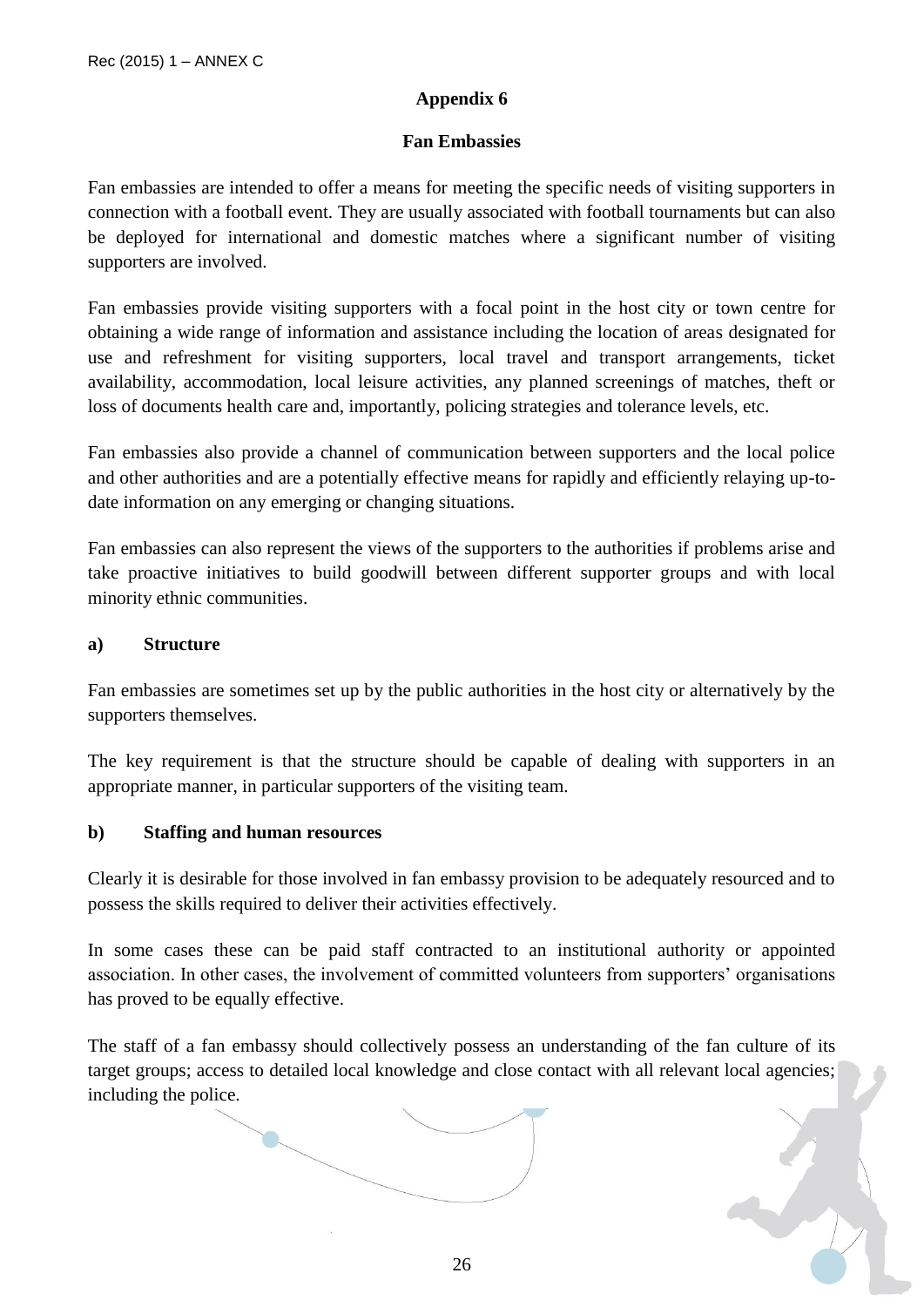### **c) Opening hours**

Fan embassies should be accessible and contactable by telephone throughout the period of the event and must be open for as long as possible on the day before, the day of and the day after each match. One of the advantages of fan embassies is their accessibility and flexibility, enabling them to adapt to the situations that arise and also to tailor their activities to the needs and lifestyles of visiting supporters.

#### **d) Location and access**

Choosing a location is a critical part of the preparation for fan embassies. The location should be accessible and visible. The question of location needs to be the subject of close consultation between supporter representatives, police and the municipal authorities. Ideally, it is useful for fan embassies to be located in city centres, enabling a considerable amount of work to be done in advance of the match and making the embassies accessible to the greatest possible numbers. This is especially important for supporters that traditionally gather in city centres and only go to the stadium an hour or two before kick-off.

It can also be useful to set up a fan embassy near the ground, so that supporters have an alternative point of reference during the periods immediately before and after each match.

The route to fan embassies should be indicated by means of effective and visible signs, making it easy for supporters to find them and making them accessible at any time. Information distributed to visiting supporters before the event should give the location and other details of the fan embassy. The distribution of city maps to visiting supporters, showing the location of the fan embassy and other useful information such as the location of bus stops, cash dispensers, etc. will also be of assistance to, and appreciated by, these visiting supporters.

#### **e) Reception facilities, services and information**

As fan embassy staff are in constant touch with the organiser, local and national authorities, the police and the safety and security services, they are able to provide supporters with up-to-date and accurate information. They must make sure that this information is definite and reliable and constantly check its accuracy, so that no misleading information is provided to supporters.

An associated aim is to avoid the spread of rumours. The widest variety of quite fantastic rumours can circulate among supporters and these may create difficulties. As fan embassies combine an official position at the heart of the network of organising bodies with special and immediate relationships with supporters on the spot, they are able rapidly and definitively to help prevent the dissemination of rumours.

A fan embassy can make use of social media (Twitter, Facebook, etc.) to inform supporters on all issues relevant to them.

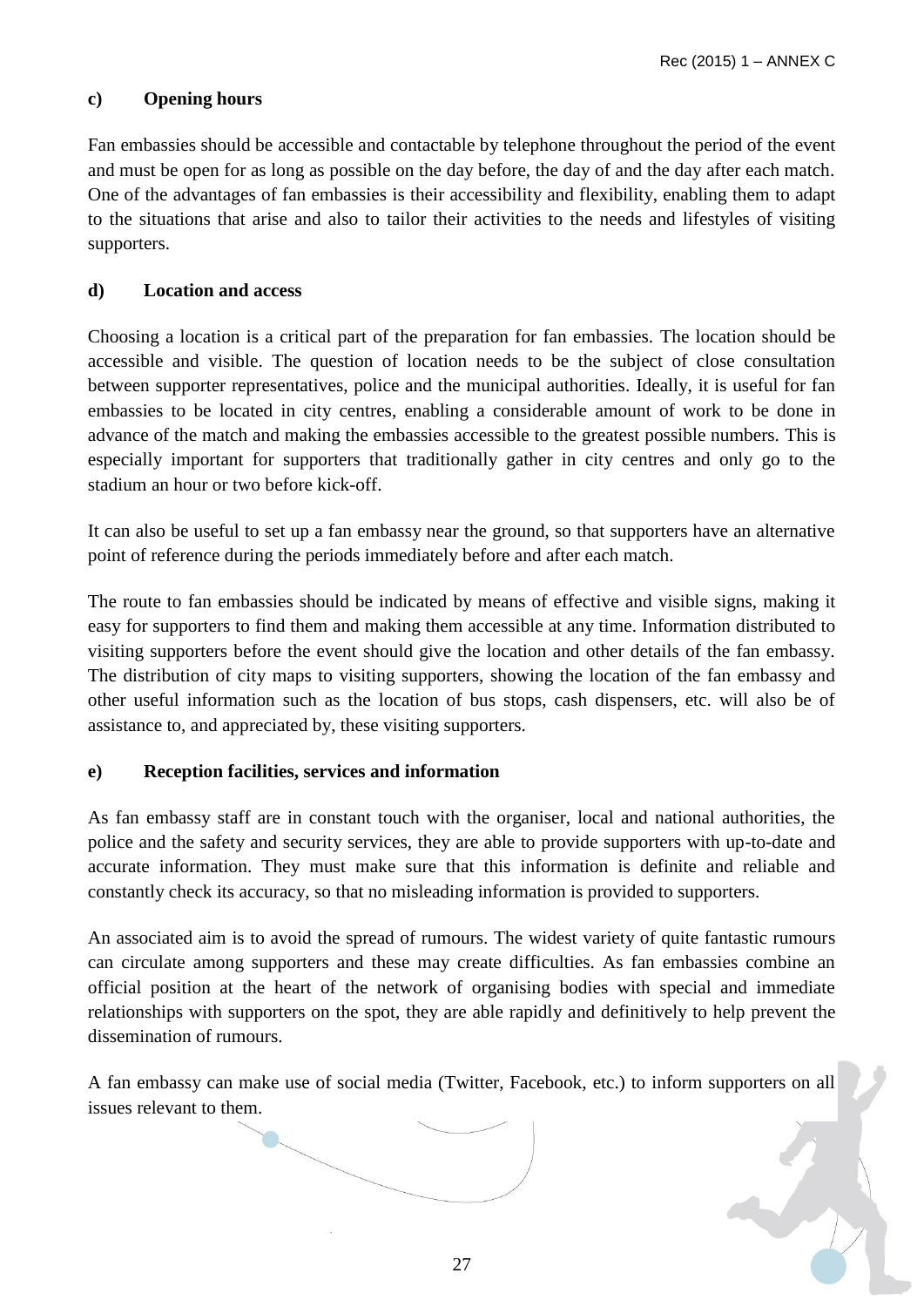#### **f) Pre-match arrangements**

Fan embassies can distribute brochures containing information about football stadia, their location, access to them, local public transport and match specific information. This information should include legislation of the host country and regulations relating to the to crowd management and stadium entry regulations, including any items that are prohibited and forms of behaviour which are regarded as anti-social. Regulations can vary from stadium to stadium and even from match to match, as far as items such as banners, cameras, mobile telephones, video cameras and umbrellas are concerned.

#### **g) Tickets and their distribution**

Tournament organisers should make accurate and up-to-date information available to fan embassies about pricing, sales outlets, the numbers of tickets remaining (if any) and the time limits and conditions applying to sales or provide a point of contact for them to obtain this information. It is important for supporters to be told at a sufficiently early stage - and to know that this information is reliable - when a match is sold out, or how many tickets are still available and at what prices, or when ticket sales have finished. Fan embassies should not sell or distribute tickets.

#### **h) Accommodation and car parking**

Generally speaking, fan embassies complement or back up conventional tourist offices, which provide information about various types of accommodation and services. It is important that information should be provided not only about hotels, but also about more economical accommodation, such as campsites or bed and breakfast establishments and accurate information should also be supplied about public transport services to these places (location, cost and timetable).

When all local accommodation is taken, fan embassies can provide information about more distant accommodation and the means of transport to such accommodation. When more critical cases arise, fan embassies may, in consultation with the local authority or police, fan embassies can provide information on emergency and/or temporary.

In addition to information on public transport timetables (for trains, buses, trams and underground railways), fan embassies can also provide information to supporters on public and privately owned parking areas in the city or near the stadium, along with any park-and-ride facilities and the timetables of shuttles to the ground (ideally with a stop at the "fan embassy").

#### **i) Theft or loss of documents**

Official documents, such as identity cards, passports and social security documents, as well as travel and match tickets, among other things, are frequently lost or stolen during football events, causing dismay to the supporters concerned who may feels lost in an unknown environment. In such scenarios, a fan embassy can be of great assistance in terms of dealing with the problem of in being able to provide access to the relevant authorities.